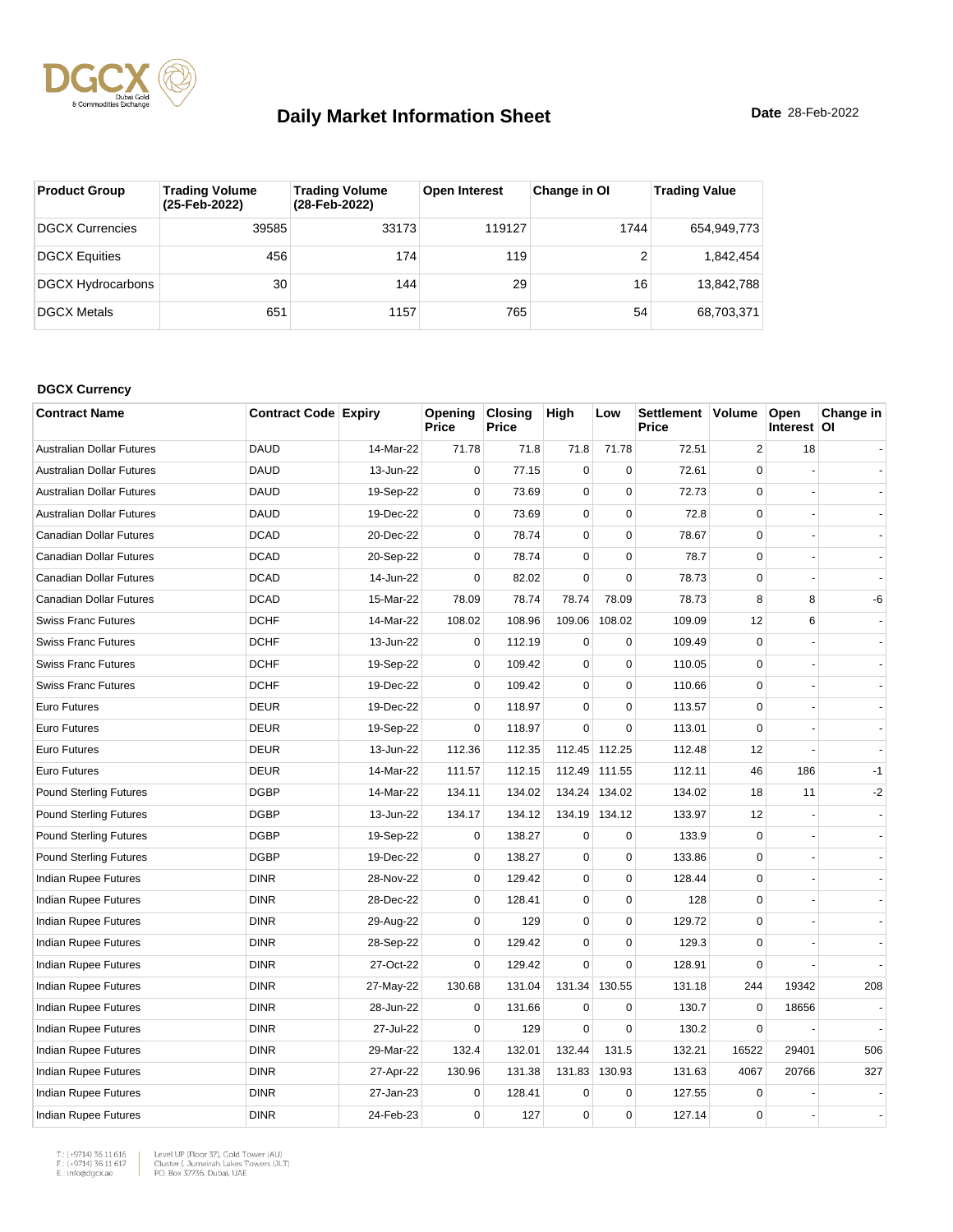

| Indian Rupee Quanto Futures | <b>DINRI</b> | 24-Feb-23 | 0           | 78.9    | $\mathbf 0$ | $\mathbf 0$   | 78.6525 | 0           |      |      |
|-----------------------------|--------------|-----------|-------------|---------|-------------|---------------|---------|-------------|------|------|
| Indian Rupee Quanto Futures | <b>DINRI</b> | 27-Jan-23 | 0           | 77.875  | $\mathbf 0$ | 0             | 78.4    | $\Omega$    |      |      |
| Indian Rupee Quanto Futures | <b>DINRI</b> | 27-Apr-22 | 76          | 76.08   | 76.34       | 75.937<br>5   | 75.97   | 2746        | 118  | 43   |
| Indian Rupee Quanto Futures | <b>DINRI</b> | 29-Mar-22 | 75.665      | 75.7875 |             | 76.03 75.545  | 75.6375 | 6372        | 549  | 3    |
| Indian Rupee Quanto Futures | <b>DINRI</b> | 27-Jul-22 | 0           | 77      | 0           | $\mathbf 0$   | 76.805  | 0           |      |      |
| Indian Rupee Quanto Futures | <b>DINRI</b> | 28-Jun-22 | $\mathbf 0$ | 77.52   | 0           | $\mathbf 0$   | 76.51   | $\Omega$    |      |      |
| Indian Rupee Quanto Futures | <b>DINRI</b> | 27-May-22 | $\mathbf 0$ | 77.8825 | 0           | $\mathbf 0$   | 76.23   | $\Omega$    |      |      |
| Indian Rupee Quanto Futures | <b>DINRI</b> | 27-Oct-22 | 0           | 77.2675 | $\pmb{0}$   | $\mathbf 0$   | 77.5725 | 0           |      |      |
| Indian Rupee Quanto Futures | <b>DINRI</b> | 28-Sep-22 | 0           | 77.2675 | 0           | $\mathbf 0$   | 77.34   | 0           |      |      |
| Indian Rupee Quanto Futures | <b>DINRI</b> | 29-Aug-22 | $\mathbf 0$ | 77      | 0           | $\mathbf 0$   | 77.09   | $\mathbf 0$ |      |      |
| Indian Rupee Quanto Futures | <b>DINRI</b> | 28-Dec-22 | $\mathbf 0$ | 77.875  | $\mathbf 0$ | $\pmb{0}$     | 78.125  | 0           |      |      |
| Indian Rupee Quanto Futures | <b>DINRI</b> | 28-Nov-22 | 0           | 77.2675 | 0           | $\mathbf 0$   | 77.8575 | 0           |      |      |
| Indian Rupee Mini Futures   | <b>DINRM</b> | 28-Nov-22 | $\mathbf 0$ | 129.42  | 0           | $\mathbf 0$   | 128.44  | $\Omega$    |      |      |
| Indian Rupee Mini Futures   | <b>DINRM</b> | 28-Dec-22 | $\mathbf 0$ | 128.41  | $\pmb{0}$   | $\mathbf 0$   | 128     | 0           |      |      |
| Indian Rupee Mini Futures   | <b>DINRM</b> | 29-Aug-22 | 0           | 129     | 0           | $\mathbf 0$   | 129.72  | 0           |      |      |
| Indian Rupee Mini Futures   | <b>DINRM</b> | 28-Sep-22 | $\mathbf 0$ | 129.42  | 0           | $\mathbf 0$   | 129.3   | $\Omega$    |      |      |
| Indian Rupee Mini Futures   | <b>DINRM</b> | 27-Oct-22 | 0           | 129.42  | 0           | $\mathbf 0$   | 128.91  | 0           |      |      |
| Indian Rupee Mini Futures   | <b>DINRM</b> | 27-May-22 | 0           | 131.84  | $\mathbf 0$ | $\mathbf 0$   | 131.18  | 0           | 6500 |      |
| Indian Rupee Mini Futures   | <b>DINRM</b> | 28-Jun-22 | 0           | 131.65  | 0           | 0             | 130.7   | 0           | 6002 |      |
| Indian Rupee Mini Futures   | <b>DINRM</b> | 27-Jul-22 | 0           | 129     | 0           | $\mathbf 0$   | 130.2   | 0           |      |      |
| Indian Rupee Mini Futures   | <b>DINRM</b> | 29-Mar-22 | 131.73      | 131.95  |             | 132.45 131.57 | 132.21  | 1505        | 8869 | 573  |
| Indian Rupee Mini Futures   | <b>DINRM</b> | 27-Apr-22 | 131.09      | 131.71  | 131.71      | 131.09        | 131.63  | 459         | 7554 |      |
| Indian Rupee Mini Futures   | <b>DINRM</b> | 27-Jan-23 | 0           | 128.41  | 0           | 0             | 127.55  | 0           |      |      |
| Indian Rupee Mini Futures   | <b>DINRM</b> | 24-Feb-23 | $\mathbf 0$ | 127     | $\mathbf 0$ | $\mathbf 0$   | 127.14  | 0           |      |      |
| Indian Rupee Weekly Futures | <b>DINRW</b> | 17-Mar-22 | 0           | 134.04  | $\mathbf 0$ | $\mathbf 0$   | 132.35  | 0           |      |      |
| Indian Rupee Weekly Futures | <b>DINRW</b> | 22-Apr-22 | 0           | 132.28  | 0           | $\mathbf 0$   | 131.97  | $\Omega$    |      |      |
| Indian Rupee Weekly Futures | <b>DINRW</b> | 11-Mar-22 | 132.06      | 132.3   |             | 132.3 131.96  | 132.43  | 896         |      |      |
| Indian Rupee Weekly Futures | <b>DINRW</b> | 25-Mar-22 | 0           | 134.04  | 0           | 0             | 132.27  | 0           |      |      |
| Indian Rupee Weekly Futures | <b>DINRW</b> | 31-Mar-22 | 0           | 133.05  | 0           | $\mathbf 0$   | 132.19  | 0           |      |      |
| Indian Rupee Weekly Futures | <b>DINRW</b> | 13-Apr-22 | $\mathbf 0$ | 132.28  | 0           | $\mathbf 0$   | 132.04  | $\mathbf 0$ |      |      |
| Indian Rupee Weekly Futures | <b>DINRW</b> | 04-Mar-22 | $\mathbf 0$ | 133.75  | $\mathbf 0$ | $\pmb{0}$     | 132.53  | 0           |      |      |
| Indian Rupee Weekly Futures | <b>DINRW</b> | 08-Apr-22 | 0           | 132.28  | 0           | $\mathbf 0$   | 132.12  | 0           |      |      |
| Japanese Yen Futures        | <b>DJPY</b>  | 19-Dec-22 | 0           | 91.26   | 0           | 0             | 87.96   | 0           |      |      |
| Japanese Yen Futures        | <b>DJPY</b>  | 19-Sep-22 | 0           | 91.26   | $\mathbf 0$ | $\mathbf 0$   | 87.57   | $\mathbf 0$ |      | ÷.   |
| Japanese Yen Futures        | <b>DJPY</b>  | 14-Mar-22 | 86.6        | 87.04   | 87.04       | 86.55         | 87.03   | 21          | 9    | $-7$ |
| Japanese Yen Futures        | <b>DJPY</b>  | 13-Jun-22 | 86.76       | 86.7    | 86.87       | 86.45         | 87.25   | 11          |      |      |
| Pakistani Rupee Futures     | <b>DPKR</b>  | 27-May-22 | 0           | 62      | 0           | 0             | 55.76   | 0           |      |      |
| Pakistani Rupee Futures     | <b>DPKR</b>  | 27-Jul-22 | 0           | 59      | $\mathbf 0$ | $\mathbf 0$   | 55.26   | 0           |      |      |
| Pakistani Rupee Futures     | <b>DPKR</b>  | 28-Jun-22 | 0           | 62      | 0           | $\mathbf 0$   | 55.51   | 0           |      |      |
| Pakistani Rupee Futures     | <b>DPKR</b>  | 29-Mar-22 | $\mathbf 0$ | 56.47   | 0           | $\mathbf 0$   | 56.26   | 0           | 19   |      |
| Pakistani Rupee Futures     | <b>DPKR</b>  | 27-Apr-22 | $\mathbf 0$ | 62      | $\mathbf 0$ | $\mathbf 0$   | 56.01   | 0           |      |      |
| Pakistani Rupee Futures     | <b>DPKR</b>  | 29-Aug-22 | 0           | 58      | 0           | $\mathbf 0$   | 55.01   | 0           |      |      |
| Pakistani Rupee Futures     | <b>DPKR</b>  | 27-Oct-22 | 0           | 56.22   | 0           | $\mathbf 0$   | 54.51   | $\mathbf 0$ |      |      |
| Pakistani Rupee Futures     | <b>DPKR</b>  | 28-Sep-22 | 0           | 56.22   | 0           | $\pmb{0}$     | 54.76   | 0           |      |      |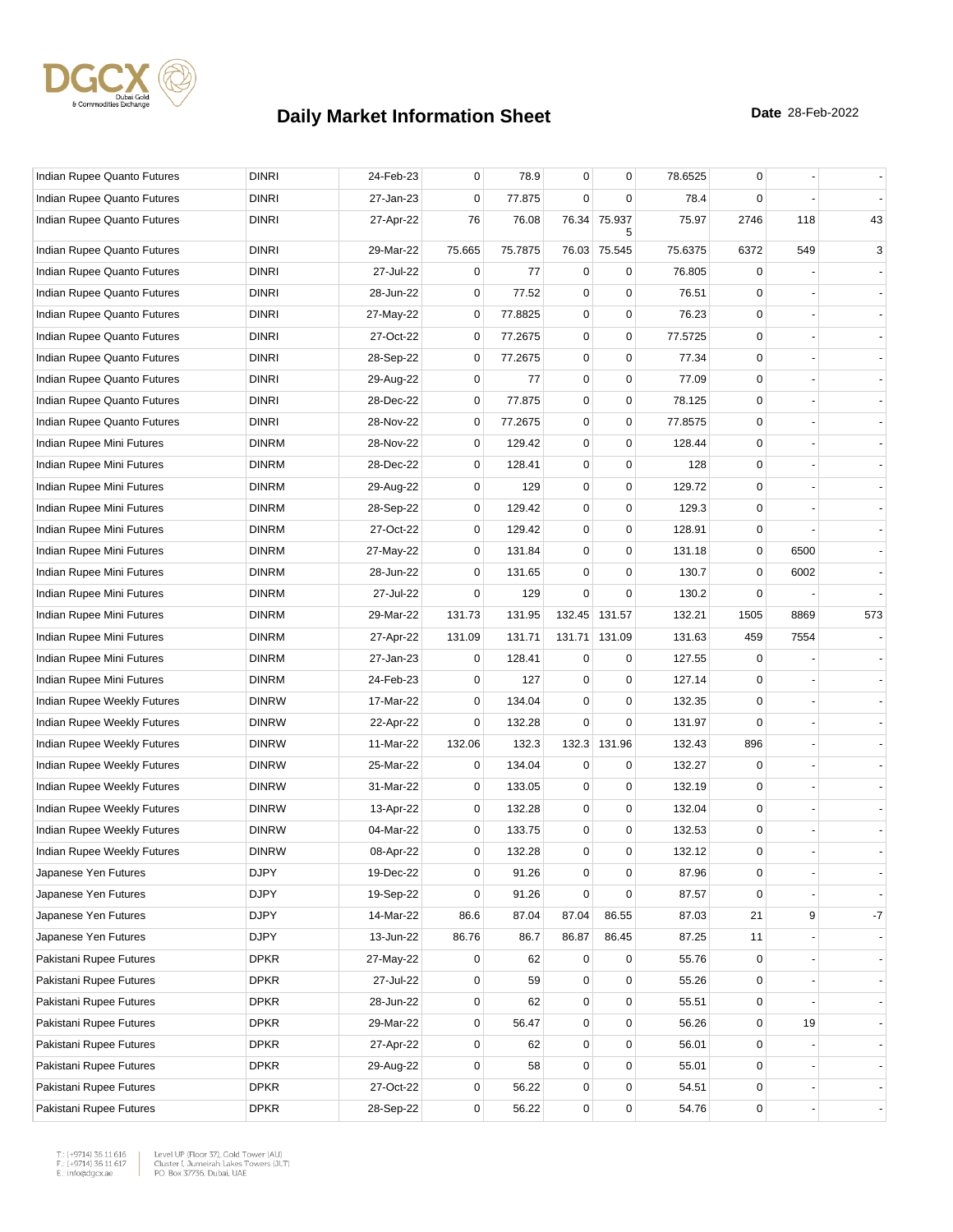

| Pakistani Rupee Futures     | <b>DPKR</b>    | 28-Nov-22 | $\mathbf 0$  | 56.22   | $\mathbf 0$ | $\mathbf 0$ | 54.26    | 0        |     |  |
|-----------------------------|----------------|-----------|--------------|---------|-------------|-------------|----------|----------|-----|--|
| Pakistani Rupee Futures     | <b>DPKR</b>    | 28-Dec-22 | $\Omega$     | 53.64   | $\mathbf 0$ | $\Omega$    | 54.01    | $\Omega$ |     |  |
| Pakistani Rupee Futures     | <b>DPKR</b>    | 27-Jan-23 | $\mathbf 0$  | 53.64   | $\mathbf 0$ | $\mathbf 0$ | 53.76    | $\Omega$ |     |  |
| Pakistani Rupee Futures     | <b>DPKR</b>    | 24-Feb-23 | 0            | 53.64   | $\mathbf 0$ | $\mathbf 0$ | 53.51    | $\Omega$ |     |  |
| <b>Chinese Yuan Futures</b> | <b>DUSDCNH</b> | 16-Jan-23 | $\mathbf{0}$ | 6.5715  | $\mathbf 0$ | $\mathbf 0$ | 6.4254   | $\Omega$ |     |  |
| <b>Chinese Yuan Futures</b> | <b>DUSDCNH</b> | 13-Feb-23 | 0            | 6.5715  | $\mathbf 0$ | $\mathbf 0$ | 6.4362   | $\Omega$ |     |  |
| <b>Chinese Yuan Futures</b> | <b>DUSDCNH</b> | 19-Dec-22 | 0            | 6.5715  | $\mathbf 0$ | $\mathbf 0$ | 6.4146   | $\Omega$ |     |  |
| <b>Chinese Yuan Futures</b> | <b>DUSDCNH</b> | 17-Oct-22 | $\mathbf{0}$ | 6.5715  | $\mathbf 0$ | $\mathbf 0$ | 6.393    | $\Omega$ |     |  |
| <b>Chinese Yuan Futures</b> | <b>DUSDCNH</b> | 14-Nov-22 | $\Omega$     | 6.5715  | $\mathbf 0$ | $\Omega$    | 6.4038   | $\Omega$ |     |  |
| <b>Chinese Yuan Futures</b> | <b>DUSDCNH</b> | 19-Sep-22 | $\mathbf{0}$ | 6.5715  | $\mathbf 0$ | $\mathbf 0$ | 6.3822   | $\Omega$ |     |  |
| <b>Chinese Yuan Futures</b> | <b>DUSDCNH</b> | 16-May-22 | 0            | 6.5619  | $\mathbf 0$ | $\mathbf 0$ | 6.339    | $\Omega$ |     |  |
| <b>Chinese Yuan Futures</b> | <b>DUSDCNH</b> | 13-Jun-22 | $\Omega$     | 6.5     | $\mathbf 0$ | $\mathbf 0$ | 6.3498   | $\Omega$ |     |  |
| <b>Chinese Yuan Futures</b> | <b>DUSDCNH</b> | 14-Apr-22 | 0            | 6.6492  | $\mathbf 0$ | $\mathbf 0$ | 6.3386   | $\Omega$ |     |  |
| <b>Chinese Yuan Futures</b> | <b>DUSDCNH</b> | 14-Mar-22 | $\Omega$     | 6.631   | $\mathbf 0$ | $\mathbf 0$ | 6.325    | $\Omega$ |     |  |
| <b>Chinese Yuan Futures</b> | <b>DUSDCNH</b> | 18-Jul-22 | $\mathbf{0}$ | 6.6053  | $\mathbf 0$ | $\mathbf 0$ | 6.3606   | $\Omega$ |     |  |
| <b>Chinese Yuan Futures</b> | <b>DUSDCNH</b> | 15-Aug-22 | 0            | 6.6053  | $\mathbf 0$ | $\Omega$    | 6.3714   | $\Omega$ |     |  |
| South African Rand Futures  | <b>DUSDZAR</b> | 14-Mar-22 | 0            | 14.246  | $\mathbf 0$ | $\mathbf 0$ | 15.395   | $\Omega$ |     |  |
| South African Rand Futures  | <b>DUSDZAR</b> | 16-May-22 | $\mathbf 0$  | 14.246  | $\mathbf 0$ | $\mathbf 0$ | 15.432   | $\Omega$ |     |  |
| South African Rand Futures  | <b>DUSDZAR</b> | 14-Apr-22 | $\Omega$     | 14.246  | $\mathbf 0$ | $\mathbf 0$ | 15.414   | $\Omega$ |     |  |
| <b>AUD Rolling Futures</b>  | <b>SPFAUD</b>  | 31-Dec-30 | $\mathbf 0$  | 0.75051 | $\Omega$    | $\mathbf 0$ | 0.725595 | $\Omega$ |     |  |
| <b>EUR Rolling Futures</b>  | <b>SPFEUR</b>  | 31-Dec-30 | $\Omega$     | 1.14495 | $\mathbf 0$ | $\mathbf 0$ | 1.121268 | $\Omega$ | 872 |  |
| <b>GBP Rolling Futures</b>  | <b>SPFGBP</b>  | 31-Dec-30 | $\mathbf{0}$ | 1.35625 | $\mathbf 0$ | $\mathbf 0$ | 1.340505 | $\Omega$ |     |  |

### **DGCX Equities**

| <b>Contract Name</b>         | <b>Contract Code</b> | <b>Expiry</b> | Opening<br><b>Price</b> | Closing<br><b>Price</b> | <b>High</b> | Low         | <b>Settlement</b><br>Price | <b>Volume</b> | Open<br><b>Interest</b> | Change<br>in OI |
|------------------------------|----------------------|---------------|-------------------------|-------------------------|-------------|-------------|----------------------------|---------------|-------------------------|-----------------|
| Apple Inc Futures            | <b>DAAPL</b>         | 18-Mar-22     | $\Omega$                | 143                     | 0           | $\Omega$    | 164.24                     | 0             |                         |                 |
| Apple Inc Futures            | <b>DAAPL</b>         | 14-Apr-22     | $\Omega$                | 143                     | 0           | 0           | 164.24                     | 0             |                         |                 |
| Adani Ports and SEZ Futures  | <b>DADANIPORTS</b>   | 26-May-22     | 0                       | 664.65                  | $\mathbf 0$ | 0           | 717.55                     | $\mathbf 0$   |                         |                 |
| Adani Ports and SEZ Futures  | <b>DADANIPORTS</b>   | 31-Mar-22     | $\Omega$                | 734.3                   | 0           | $\Omega$    | 711                        | 0             |                         |                 |
| Adani Ports and SEZ Futures  | <b>DADANIPORTS</b>   | 28-Apr-22     | 0                       | 722.6                   | 0           | 0           | 714.3                      | 0             |                         |                 |
| <b>Asian Paints Futures</b>  | <b>DASIANPAINT</b>   | 28-Apr-22     | $\Omega$                | 3198.1                  | 0           | $\Omega$    | 3205.05                    | 0             |                         |                 |
| <b>Asian Paints Futures</b>  | <b>DASIANPAINT</b>   | 31-Mar-22     | $\Omega$                | 3412.45                 | $\Omega$    | $\Omega$    | 3190.35                    | $\Omega$      |                         |                 |
| <b>Asian Paints Futures</b>  | <b>DASIANPAINT</b>   | 26-May-22     | $\overline{0}$          | 3115.25                 | $\mathbf 0$ | $\mathbf 0$ | 3219.85                    | 0             |                         |                 |
| Axis Bank Ltd Futures        | <b>DAXSB</b>         | 26-May-22     | 0                       | 741.3                   | $\mathbf 0$ | 0           | 752.95                     | 0             |                         |                 |
| Axis Bank Ltd Futures        | <b>DAXSB</b>         | 31-Mar-22     | 741.55                  | 744.5                   | 744.5       | 739.45      | 746.05                     | 24            | 5                       | $\overline{2}$  |
| Axis Bank Ltd Futures        | <b>DAXSB</b>         | 28-Apr-22     | 0                       | 764.45                  | 0           | 0           | 749.5                      | 0             |                         |                 |
| Bajaj Auto Futures           | <b>DBAJAJAUTO</b>    | 28-Apr-22     | $\Omega$                | 3525.3                  | 0           | $\Omega$    | 3564.15                    | 0             |                         |                 |
| Bajaj Auto Futures           | <b>DBAJAJAUTO</b>    | 31-Mar-22     | $\Omega$                | 3245.25                 | $\Omega$    | $\Omega$    | 3547.8                     | $\Omega$      |                         |                 |
| Bajaj Auto Futures           | <b>DBAJAJAUTO</b>    | 26-May-22     | $\mathbf{0}$            | 3531.25                 | $\mathbf 0$ | 0           | 3580.6                     | 0             |                         |                 |
| Bajaj Finserv Ltd Futures    | <b>DBAJAJFINSV</b>   | 26-May-22     | $\overline{0}$          | 15474.65                | 0           | 0           | 16240.55                   | 0             |                         |                 |
| Bajaj Finserv Ltd Futures    | <b>DBAJAJFINSV</b>   | 31-Mar-22     | $\overline{0}$          | 16391.95                | 0           | $\Omega$    | 16091.7                    | 0             |                         |                 |
| Bajaj Finserv Ltd Futures    | <b>DBAJAJFINSV</b>   | 28-Apr-22     | $\mathbf{0}$            | 15780.6                 | $\mathbf 0$ | $\Omega$    | 16165.95                   | 0             |                         |                 |
| Bajaj Finance Futures        | <b>DBAJFINANCE</b>   | 28-Apr-22     | 0                       | 7076.6                  | 0           | $\Omega$    | 7069.4                     | 0             |                         |                 |
| <b>Bajaj Finance Futures</b> | <b>DBAJFINANCE</b>   | 31-Mar-22     | $\Omega$                | 6881                    | 0           | $\Omega$    | 7036.9                     | 0             |                         |                 |

T.: (+9714) 36 11 616<br>F.: (+9714) 36 11 617<br>E.: info@dgcx.ae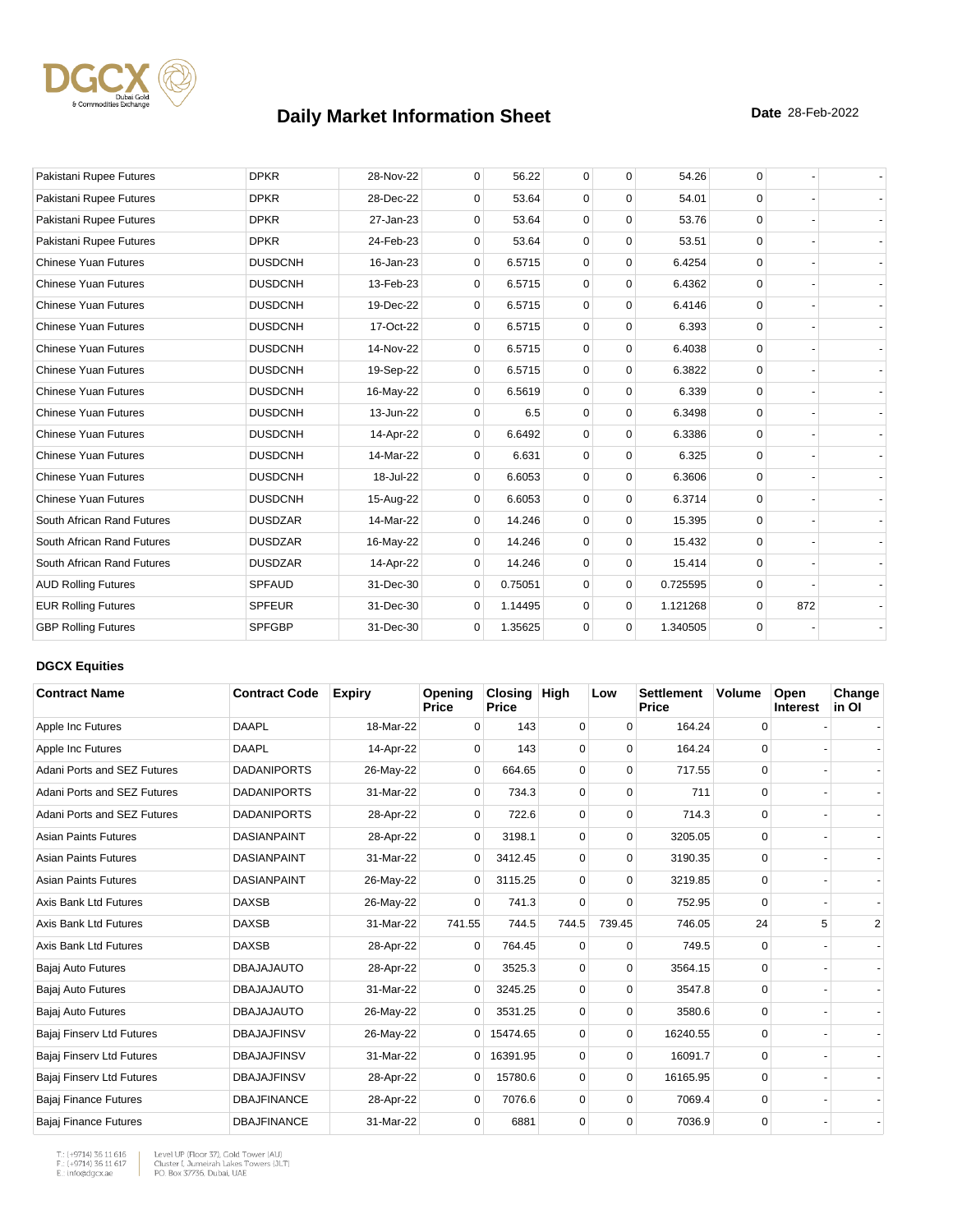

| Bajaj Finance Futures                   | <b>DBAJFINANCE</b> | 26-May-22 | 0       | 6727.55 | 0      | $\mathbf 0$     | 7102    | 0           |                |  |
|-----------------------------------------|--------------------|-----------|---------|---------|--------|-----------------|---------|-------------|----------------|--|
| <b>Bharti Airtel Futures</b>            | DBHARTIARTL        | 26-May-22 | 0       | 681.05  | 0      | 0               | 696.25  | 0           |                |  |
| <b>Bharti Airtel Futures</b>            | <b>DBHARTIARTL</b> | 31-Mar-22 | 671.95  | 672.55  | 672.55 | 671.95          | 689.9   | 2           |                |  |
| <b>Bharti Airtel Futures</b>            | DBHARTIARTL        | 28-Apr-22 | 0       | 689.6   | 0      | 0               | 693.1   | $\mathbf 0$ |                |  |
| <b>BPCL Futures</b>                     | <b>DBPCL</b>       | 28-Apr-22 | 0       | 388.8   | 0      | 0               | 353.15  | 0           |                |  |
| <b>BPCL Futures</b>                     | <b>DBPCL</b>       | 31-Mar-22 | 0       | 383.2   | 0      | $\mathbf 0$     | 351.55  | 0           |                |  |
| <b>BPCL Futures</b>                     | <b>DBPCL</b>       | 26-May-22 | 0       | 338.05  | 0      | $\mathbf 0$     | 354.8   | 0           |                |  |
| <b>Britannia Industries Ltd Futures</b> | <b>DBRITANNIA</b>  | 26-May-22 | 0       | 3497.8  | 0      | 0               | 3476.25 | 0           |                |  |
| <b>Britannia Industries Ltd Futures</b> | DBRITANNIA         | 31-Mar-22 | 0       | 3623.5  | 0      | $\mathbf 0$     | 3444.4  | 0           |                |  |
| Britannia Industries Ltd Futures        | <b>DBRITANNIA</b>  | 28-Apr-22 | 0       | 3596.65 | 0      | $\mathbf 0$     | 3460.3  | $\mathbf 0$ |                |  |
| Cipla Futures                           | <b>DCIPLA</b>      | 28-Apr-22 | 0       | 920.35  | 0      | $\mathbf 0$     | 933.9   | 0           |                |  |
| Cipla Futures                           | <b>DCIPLA</b>      | 31-Mar-22 | 0       | 965.95  | 0      | $\mathbf 0$     | 929.6   | 0           |                |  |
| Cipla Futures                           | <b>DCIPLA</b>      | 26-May-22 | 0       | 909.35  | 0      | $\mathbf 0$     | 938.2   | 0           |                |  |
| Coal India Futures                      | <b>DCOALINDIA</b>  | 26-May-22 | 0       | 152.25  | 0      | $\mathbf 0$     | 171.95  | 0           |                |  |
| Coal India Futures                      | <b>DCOALINDIA</b>  | 31-Mar-22 | 0       | 148.25  | 0      | $\mathbf 0$     | 170.4   | $\mathbf 0$ |                |  |
| Coal India Futures                      | <b>DCOALINDIA</b>  | 28-Apr-22 | 0       | 163.8   | 0      | $\mathbf 0$     | 171.15  | 0           |                |  |
| Divis Laboratories Ltd Futures          | <b>DDIVISLAB</b>   | 28-Apr-22 | 0       | 4114.8  | 0      | $\mathbf 0$     | 4305.85 | 0           |                |  |
| Divis Laboratories Ltd Futures          | <b>DDIVISLAB</b>   | 31-Mar-22 | 0       | 4692.15 | 0      | $\mathbf 0$     | 4286.1  | $\mathbf 0$ |                |  |
| Divis Laboratories Ltd Futures          | <b>DDIVISLAB</b>   | 26-May-22 | 0       | 3995.95 | 0      | 0               | 4325.7  | 0           |                |  |
| Dr Reddys Labs Futures                  | DDRREDDY           | 26-May-22 | 0       | 4154.1  | 0      | $\mathbf 0$     | 4121.25 | 0           |                |  |
| Dr Reddys Labs Futures                  | DDRREDDY           | 31-Mar-22 | 0       | 4972.75 | 0      | $\mathbf 0$     | 4083.5  | $\mathbf 0$ |                |  |
| Dr Reddys Labs Futures                  | DDRREDDY           | 28-Apr-22 | 0       | 4474.25 | 0      | 0               | 4102.35 | 0           |                |  |
| <b>Eicher Motors Futures</b>            | <b>DEICHERMOT</b>  | 28-Apr-22 | 0       | 2735.6  | 0      | $\mathbf 0$     | 2614.6  | 0           |                |  |
| <b>Eicher Motors Futures</b>            | <b>DEICHERMOT</b>  | 31-Mar-22 | 0       | 2592.5  | 0      | $\mathbf 0$     | 2602.6  | 0           |                |  |
| <b>Eicher Motors Futures</b>            | <b>DEICHERMOT</b>  | 26-May-22 | 0       | 2656.55 | 0      | 0               | 2626.65 | 0           |                |  |
| <b>Facebook Inc Futures</b>             | <b>DFB</b>         | 14-Apr-22 | 0       | 328.22  | 0      | $\mathbf 0$     | 209.08  | 0           |                |  |
| Facebook Inc Futures                    | <b>DFB</b>         | 18-Mar-22 | 0       | 328.22  | 0      | $\mathbf 0$     | 209.08  | 0           |                |  |
| <b>GAIL India Futures</b>               | <b>DGAIL</b>       | 26-May-22 | 0       | 131.7   | 0      | $\mathbf 0$     | 146.9   | 0           |                |  |
| <b>GAIL India Futures</b>               | <b>DGAIL</b>       | 31-Mar-22 | 0       | 129.45  | 0      | $\mathbf 0$     | 145.55  | 0           |                |  |
| <b>GAIL India Futures</b>               | <b>DGAIL</b>       | 28-Apr-22 | 0       | 146.1   | 0      | $\mathbf 0$     | 146.25  | 0           |                |  |
| Alphabet Inc Futures                    | <b>DGOOGL</b>      | 18-Mar-22 | 0       | 2810.8  | 0      | $\mathbf 0$     | 2687.8  | 0           |                |  |
| Alphabet Inc Futures                    | <b>DGOOGL</b>      | 14-Apr-22 | 0       | 2810.8  | 0      | $\mathbf 0$     | 2687.8  | 0           |                |  |
| Grasim Industries Ltd Futures           | <b>DGRASIM</b>     | 26-May-22 | 0       | 1567.65 | 0      | 0               | 1621.25 | 0           |                |  |
| Grasim Industries Ltd Futures           | <b>DGRASIM</b>     | 28-Apr-22 | 0       | 1749.15 | 0      | $\mathbf 0$     | 1613.8  | 0           |                |  |
| Grasim Industries Ltd Futures           | <b>DGRASIM</b>     | 31-Mar-22 | 0       | 1615.8  | 0      | $\pmb{0}$       | 1606.4  | 0           |                |  |
| <b>HCL Tech Futures</b>                 | DHCLTECH           | 31-Mar-22 | 0       | 1335.35 | 0      | $\mathbf 0$     | 1132.5  | 0           |                |  |
| <b>HCL Tech Futures</b>                 | <b>DHCLTECH</b>    | 26-May-22 | 0       | 1115.1  | 0      | 0               | 1143    | 0           |                |  |
| <b>HCL Tech Futures</b>                 | <b>DHCLTECH</b>    | 28-Apr-22 | 0       | 1141.9  | 0      | $\pmb{0}$       | 1137.75 | 0           |                |  |
| <b>HDFC Futures</b>                     | <b>DHDFC</b>       | 28-Apr-22 | 0       | 2571.65 | 0      | 0               | 2387.15 | 0           |                |  |
| <b>HDFC Futures</b>                     | <b>DHDFC</b>       | 26-May-22 | 0       | 2378.35 | 0      | $\mathbf 0$     | 2398.15 | 0           |                |  |
| <b>HDFC Futures</b>                     | <b>DHDFC</b>       | 31-Mar-22 | 2367.15 | 2367.95 |        | 2367.95 2367.15 | 2376.2  | 8           | $\overline{c}$ |  |
| <b>HDFC Bank Ltd Futures</b>            | <b>DHDFCB</b>      | 31-Mar-22 | 1420.65 | 1426.25 |        | 1426.25 1419.35 | 1433.3  | 36          | 10             |  |
| <b>HDFC Bank Ltd Futures</b>            | <b>DHDFCB</b>      | 28-Apr-22 | 0       | 1512.2  | 0      | 0               | 1439.9  | 0           |                |  |
| <b>HDFC Bank Ltd Futures</b>            | <b>DHDFCB</b>      | 26-May-22 | 0       | 1440.8  | 0      | $\pmb{0}$       | 1446.55 | 0           |                |  |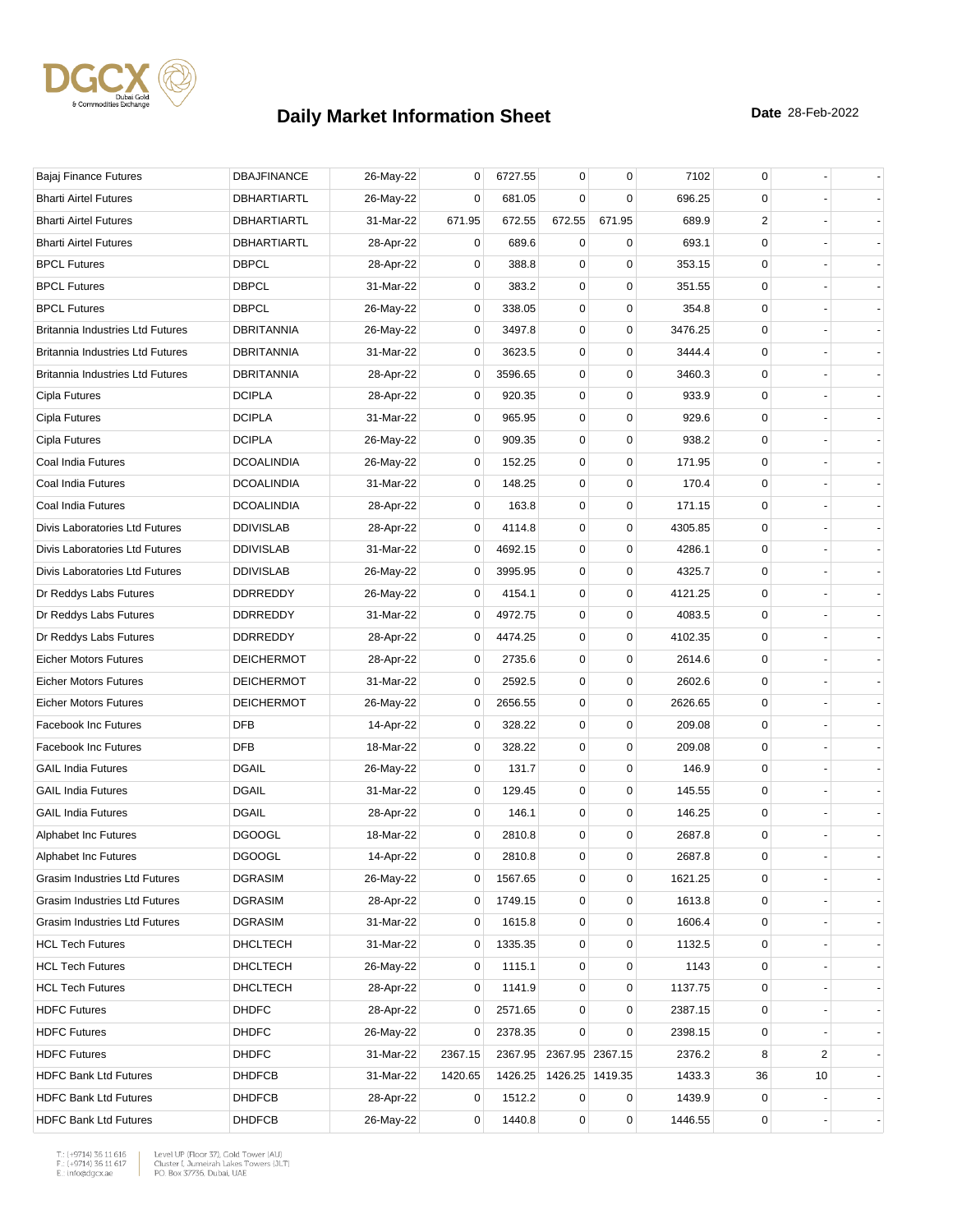

| Hero MotoCorp Futures                | <b>DHEROMOTOCO</b> | 28-Apr-22 | $\mathbf 0$ | 2827.1  | 0               | $\mathbf 0$     | 2559.75  | 0            |    |              |
|--------------------------------------|--------------------|-----------|-------------|---------|-----------------|-----------------|----------|--------------|----|--------------|
| Hero MotoCorp Futures                | <b>DHEROMOTOCO</b> | 26-May-22 | 0           | 2527.95 | 0               | 0               | 2571.55  | 0            |    |              |
| Hero MotoCorp Futures                | <b>DHEROMOTOCO</b> | 31-Mar-22 | 0           | 2465.7  | $\mathbf 0$     | $\mathbf 0$     | 2548     | $\mathbf 0$  |    |              |
| <b>Hindalco Ind Futures</b>          | <b>DHINDALCO</b>   | 31-Mar-22 | 544         | 572.15  | 572.15          | 544             | 576.6    | 13           | 1  | $\mathbf{1}$ |
| <b>Hindalco Ind Futures</b>          | <b>DHINDALCO</b>   | 26-May-22 | 0           | 525.45  | 0               | 0               | 581.9    | 0            |    |              |
| <b>Hindalco Ind Futures</b>          | <b>DHINDALCO</b>   | 28-Apr-22 | $\mathbf 0$ | 539.45  | 0               | $\mathbf 0$     | 579.25   | $\mathbf 0$  |    |              |
| Hindustan Unilever Futures           | DHINDUNILVR        | 28-Apr-22 | 0           | 2365    | $\mathbf 0$     | $\mathbf 0$     | 2192.9   | 0            |    |              |
| <b>Hindustan Unilever Futures</b>    | <b>DHINDUNILVR</b> | 26-May-22 | 0           | 2204.05 | $\mathbf 0$     | $\mathbf 0$     | 2203.05  | 0            |    |              |
| <b>Hindustan Unilever Futures</b>    | DHINDUNILVR        | 31-Mar-22 | 2132.65     | 2162.7  |                 | 2162.7 2132.65  | 2182.85  | 6            | 20 |              |
| <b>ICICI Bank Ltd Futures</b>        | <b>DICICIBC</b>    | 31-Mar-22 | 720.15      | 722.25  | 722.25          | 720.15          | 746.35   | 4            | 3  |              |
| <b>ICICI Bank Ltd Futures</b>        | <b>DICICIBC</b>    | 26-May-22 | 0           | 718     | $\mathbf 0$     | 0               | 753.25   | $\mathbf 0$  |    |              |
| <b>ICICI Bank Ltd Futures</b>        | <b>DICICIBC</b>    | 28-Apr-22 | 0           | 814.65  | 0               | $\mathbf 0$     | 749.8    | 0            |    |              |
| IndusInd Bank Futures                | <b>DINDUSINDBK</b> | 28-Apr-22 | $\mathbf 0$ | 898.55  | 0               | $\mathbf 0$     | 929.5    | $\mathbf 0$  |    |              |
| IndusInd Bank Futures                | <b>DINDUSINDBK</b> | 26-May-22 | 0           | 888.8   | 0               | $\mathbf 0$     | 933.8    | 0            |    |              |
| IndusInd Bank Futures                | <b>DINDUSINDBK</b> | 31-Mar-22 | 0           | 897.7   | 0               | $\mathbf 0$     | 925.25   | 0            |    |              |
| Infosys Ltd Futures                  | <b>DINFO</b>       | 31-Mar-22 | $\mathbf 0$ | 1699    | 0               | $\mathbf 0$     | 1724.1   | $\mathbf 0$  | 2  |              |
| Infosys Ltd Futures                  | <b>DINFO</b>       | 26-May-22 | 0           | 1703.35 | 0               | $\mathbf 0$     | 1740.05  | $\mathbf 0$  |    |              |
| Infosys Ltd Futures                  | <b>DINFO</b>       | 28-Apr-22 | 0           | 1750.1  | 0               | $\mathbf 0$     | 1732.05  | $\mathbf{0}$ |    |              |
| <b>IOC Futures</b>                   | <b>DIOC</b>        | 28-Apr-22 | 0           | 123.4   | 0               | 0               | 116.1    | 0            |    |              |
| <b>IOC Futures</b>                   | <b>DIOC</b>        | 26-May-22 | 0           | 111.65  | 0               | $\mathbf 0$     | 116.65   | 0            |    |              |
| <b>IOC Futures</b>                   | <b>DIOC</b>        | 31-Mar-22 | 0           | 112.05  | $\pmb{0}$       | $\mathbf 0$     | 115.55   | $\mathbf 0$  |    |              |
| <b>ITC Futures</b>                   | <b>DITC</b>        | 31-Mar-22 | 0           | 212.75  | 0               | 0               | 216.9    | 0            | 41 |              |
| <b>ITC Futures</b>                   | <b>DITC</b>        | 26-May-22 | $\mathbf 0$ | 211.6   | 0               | $\mathbf 0$     | 218.9    | $\mathbf 0$  |    |              |
| <b>ITC Futures</b>                   | <b>DITC</b>        | 28-Apr-22 | 0           | 217.8   | 0               | $\mathbf 0$     | 217.9    | 0            |    |              |
| JP Morgan Chase Futures              | <b>DJPM</b>        | 14-Apr-22 | 0           | 162.79  | 0               | 0               | 148.16   | 0            |    |              |
| JP Morgan Chase Futures              | <b>DJPM</b>        | 18-Mar-22 | 0           | 162.79  | 0               | $\mathbf 0$     | 148.16   | $\mathbf 0$  |    |              |
| <b>JSW Steel Limited Futures</b>     | <b>DJSWSTEEL</b>   | 28-Apr-22 | 0           | 641.35  | $\mathbf 0$     | $\mathbf 0$     | 633.45   | $\mathbf 0$  |    |              |
| <b>JSW Steel Limited Futures</b>     | <b>DJSWSTEEL</b>   | 26-May-22 | 0           | 577.95  | 0               | $\mathbf 0$     | 636.4    | $\mathbf 0$  |    |              |
| <b>JSW Steel Limited Futures</b>     | <b>DJSWSTEEL</b>   | 31-Mar-22 | $\mathbf 0$ | 654.7   | $\Omega$        | $\mathbf 0$     | 630.55   | $\mathbf 0$  |    |              |
| Kotak Mahindra Bank Futures          | <b>DKOTAKBANK</b>  | 31-Mar-22 | 1816.6      |         | 1817.15 1817.15 | 1816.6          | 1851.85  | 16           |    |              |
| Kotak Mahindra Bank Futures          | <b>DKOTAKBANK</b>  | 26-May-22 | 0           | 1821.9  | 0               | 0               | 1869     | $\mathbf 0$  |    |              |
| Kotak Mahindra Bank Futures          | <b>DKOTAKBANK</b>  | 28-Apr-22 | $\mathbf 0$ | 1884.7  | 0               | 0               | 1860.4   | $\mathbf 0$  |    |              |
| Larsen Toubro Ltd Futures            | <b>DLT</b>         | 28-Apr-22 | 0           | 1956.5  | 0               | 0               | 1834.15  | 0            |    |              |
| Larsen Toubro Ltd Futures            | DLT                | 26-May-22 | 0           | 1783.8  | $\mathbf 0$     | $\mathbf 0$     | 1842.6   | 0            |    |              |
| Larsen Toubro Ltd Futures            | <b>DLT</b>         | 31-Mar-22 | 1804.25     | 1804.25 |                 | 1804.25 1804.25 | 1825.75  | 1            | 8  |              |
| Mahindra N Mahindra Futures          | <b>DMNM</b>        | 31-Mar-22 | 0           | 840.75  | 0               | 0               | 794.75   | 0            |    |              |
| Mahindra N Mahindra Futures          | <b>DMNM</b>        | 26-May-22 | 0           | 807.8   | 0               | 0               | 802.1    | $\mathbf 0$  |    |              |
| Mahindra N Mahindra Futures          | <b>DMNM</b>        | 28-Apr-22 | 0           | 868.35  | 0               | $\mathbf 0$     | 798.45   | 0            |    |              |
| <b>Microsoft Corporation Futures</b> | <b>DMSFT</b>       | 18-Mar-22 | 0           | 300.83  | 0               | 0               | 295.9    | 0            |    |              |
| <b>Microsoft Corporation Futures</b> | <b>DMSFT</b>       | 14-Apr-22 | 0           | 300.83  | 0               | $\mathbf 0$     | 295.9    | $\mathbf 0$  |    |              |
| Maruti Suzuki Ltd Futures            | DMSIL              | 28-Apr-22 | 0           | 8742    | $\pmb{0}$       | $\pmb{0}$       | 8393.8   | 0            |    |              |
| Maruti Suzuki Ltd Futures            | <b>DMSIL</b>       | 26-May-22 | 0           | 8333.7  | 0               | 0               | 8432.5   | 0            |    |              |
| Maruti Suzuki Ltd Futures            | <b>DMSIL</b>       | 31-Mar-22 | 8205.9      | 8236.6  | 8236.6          | 8205.9          | 8355.25  | 13           | 3  | -1           |
| Nestle India Limited Futures         | <b>DNESTLEIND</b>  | 31-Mar-22 | 0           | 19675.9 | $\mathbf 0$     | $\pmb{0}$       | 17726.35 | 0            |    |              |

 $\begin{tabular}{|l|l|l|l|} \hline $\mathsf{T}$: $(+9714)$ 36 11 616 & \textit{Level UP (Flow 37)},\textit{Gold Tower (AU)}$ \\ \hline \multicolumn{3}{|l|}{\mathsf{F}}:\\ $(+9714)$ 36 11 617 & \textit{Cluster I, Jumerirah Lakes Tower (JUT)}$ \\ \multicolumn{3}{|l|}{\mathsf{E}}:\\ $\text{infogdgcxae}$ & \multicolumn{3}{|l|}{\mathsf{PO}}. \textit{Box 37736, Dubai, UAE} \hline \end{tabular}$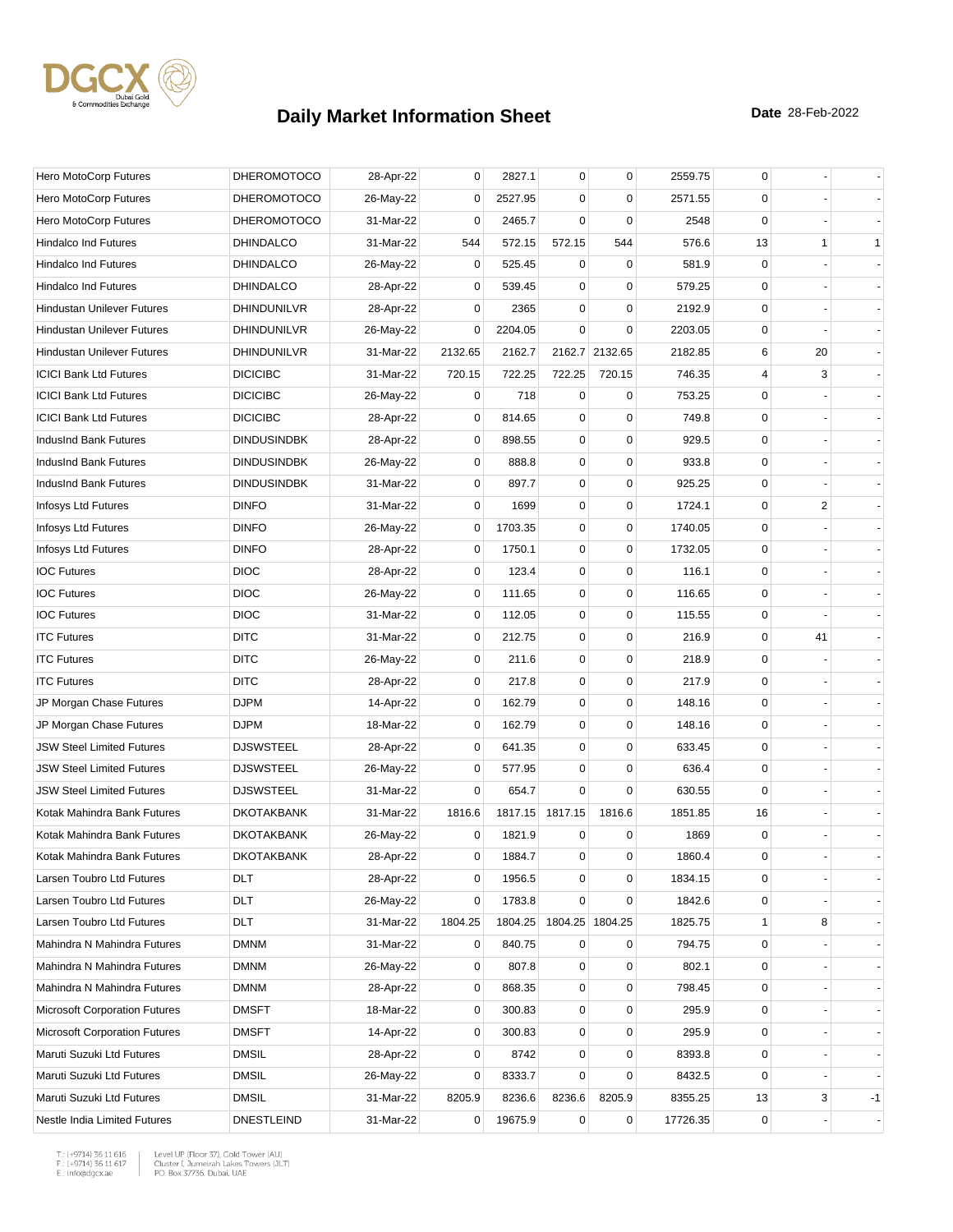

| Nestle India Limited Futures                     | <b>DNESTLEIND</b>  | 26-May-22 |                | 0 18011.75 | 0           | 0               | 17890.3  | 0            |    |              |
|--------------------------------------------------|--------------------|-----------|----------------|------------|-------------|-----------------|----------|--------------|----|--------------|
| Nestle India Limited Futures                     | <b>DNESTLEIND</b>  | 28-Apr-22 | $\overline{0}$ | 19095.25   | 0           | $\mathbf 0$     | 17808.15 | 0            |    |              |
| <b>NTPC Futures</b>                              | <b>DNTPC</b>       | 28-Apr-22 | 0              | 137.5      | 0           | $\mathbf 0$     | 134.8    | 0            |    |              |
| <b>NTPC Futures</b>                              | <b>DNTPC</b>       | 26-May-22 | 0              | 126.3      | 0           | $\mathbf 0$     | 135.4    | $\mathbf 0$  |    |              |
| <b>NTPC Futures</b>                              | <b>DNTPC</b>       | 31-Mar-22 | 0              | 128.6      | 0           | $\mathbf 0$     | 134.15   | $\mathbf 0$  |    |              |
| <b>ONGC Futures</b>                              | <b>DONGC</b>       | 31-Mar-22 | 0              | 142.45     | 0           | $\mathbf 0$     | 161.45   | 0            |    |              |
| <b>ONGC Futures</b>                              | <b>DONGC</b>       | 26-May-22 | 0              | 159.05     | 0           | $\mathbf 0$     | 162.95   | 0            |    |              |
| <b>ONGC Futures</b>                              | <b>DONGC</b>       | 28-Apr-22 | 0              | 167.8      | 0           | $\mathbf 0$     | 162.2    | $\mathbf 0$  |    |              |
| <b>Power Grid Futures</b>                        | <b>DPOWERGRID</b>  | 28-Apr-22 | 0              | 222.45     | 0           | $\mathbf 0$     | 211.15   | 0            |    |              |
| <b>Power Grid Futures</b>                        | <b>DPOWERGRID</b>  | 26-May-22 | 0              | 194        | $\mathbf 0$ | $\mathbf 0$     | 212.15   | $\mathbf 0$  |    |              |
| <b>Power Grid Futures</b>                        | <b>DPOWERGRID</b>  | 31-Mar-22 | 0              | 208.2      | 0           | $\mathbf 0$     | 210.2    | 0            |    |              |
| <b>Reliance Industries Ltd Futures</b>           | DRIL               | 31-Mar-22 | 2260.95        | 2337       |             | 2337 2260.95    | 2371.2   | 21           | 6  | $-1$         |
| <b>Reliance Industries Ltd Futures</b>           | <b>DRIL</b>        | 26-May-22 | 0              | 2289.75    | 0           | 0               | 2393.15  | 0            |    |              |
| <b>Reliance Industries Ltd Futures</b>           | <b>DRIL</b>        | 28-Apr-22 | 0              | 2411.7     | 0           | $\mathbf 0$     | 2382.15  | 0            |    |              |
| SBI Life Insurance Company Ltd<br><b>Futures</b> | <b>DSBILIFE</b>    | 28-Apr-22 | 0              | 1247.95    | 0           | $\mathbf 0$     | 1070.3   | $\mathbf 0$  |    |              |
| SBI Life Insurance Company Ltd<br><b>Futures</b> | <b>DSBILIFE</b>    | 26-May-22 | 0              | 1070       | 0           | $\mathbf 0$     | 1075.25  | $\mathbf 0$  |    |              |
| SBI Life Insurance Company Ltd<br><b>Futures</b> | <b>DSBILIFE</b>    | 31-Mar-22 | 0              | 1211.8     | 0           | $\mathbf 0$     | 1065.4   | $\mathbf 0$  |    |              |
| State Bank of India Futures                      | <b>DSBIN</b>       | 31-Mar-22 | 0              | 484.5      | 0           | 0               | 485.6    | 0            | 4  |              |
| State Bank of India Futures                      | <b>DSBIN</b>       | 26-May-22 | 0              | 479.7      | 0           | $\mathbf 0$     | 490.1    | $\mathbf 0$  |    |              |
| State Bank of India Futures                      | <b>DSBIN</b>       | 28-Apr-22 | 0              | 523        | 0           | $\mathbf 0$     | 487.85   | 0            |    |              |
| Sun Pharma Futures                               | <b>DSUNPHARMA</b>  | 28-Apr-22 | 0              | 829.45     | $\mathbf 0$ | $\mathbf 0$     | 852      | $\mathbf 0$  |    |              |
| Sun Pharma Futures                               | <b>DSUNPHARMA</b>  | 26-May-22 | 0              | 830.55     | 0           | 0               | 855.9    | 0            |    |              |
| Sun Pharma Futures                               | <b>DSUNPHARMA</b>  | 31-Mar-22 | 0              | 827.85     | $\Omega$    | $\mathbf 0$     | 848.05   | 0            |    |              |
| <b>Tata Steel Futures</b>                        | <b>DTATASTEEL</b>  | 31-Mar-22 | 1191.45        | 1211.25    |             | 1211.25 1191.45 | 1226.8   | 5            | 1  |              |
| <b>Tata Steel Futures</b>                        | <b>DTATASTEEL</b>  | 26-May-22 | 0              | 1090.2     | 0           | 0               | 1238.15  | 0            |    |              |
| <b>Tata Steel Futures</b>                        | <b>DTATASTEEL</b>  | 28-Apr-22 | $\mathbf 0$    | 1127.1     | $\mathbf 0$ | $\mathbf 0$     | 1232.45  | 0            |    |              |
| <b>TCS Ltd Futures</b>                           | <b>DTCS</b>        | 28-Apr-22 | 0              | 3831       | $\mathbf 0$ | $\mathbf 0$     | 3588.25  | $\mathbf 0$  |    |              |
| <b>TCS Ltd Futures</b>                           | <b>DTCS</b>        | 26-May-22 | 0              | 3452.8     | 0           | 0               | 3604.8   | 0            |    |              |
| <b>TCS Ltd Futures</b>                           | <b>DTCS</b>        | 31-Mar-22 | 3477.25        | 3473.75    | 3478        | 3473.2          | 3571.75  | 24           | 1  |              |
| <b>Tech Mahindra Futures</b>                     | <b>DTECHM</b>      | 31-Mar-22 | 0              | 1824.95    | 0           | 0               | 1416.95  | $\mathbf 0$  |    |              |
| Tech Mahindra Futures                            | <b>DTECHM</b>      | 26-May-22 | 0              | 1353.1     | 0           | 0               | 1430.05  | $\Omega$     |    |              |
| <b>Tech Mahindra Futures</b>                     | <b>DTECHM</b>      | 28-Apr-22 | 0              | 1524.9     | 0           | $\mathbf 0$     | 1423.5   | 0            |    |              |
| <b>Titan Company Limited Futures</b>             | DTITAN             | 28-Apr-22 | 0              | 2415.05    | 0           | $\pmb{0}$       | 2570.95  | 0            |    |              |
| <b>Titan Company Limited Futures</b>             | <b>DTITAN</b>      | 26-May-22 | 0              | 2442.8     | 0           | 0               | 2582.8   | 0            |    |              |
| <b>Titan Company Limited Futures</b>             | DTITAN             | 31-Mar-22 | 0              | 2471.15    | 0           | $\mathbf 0$     | 2559.15  | 0            |    |              |
| <b>Tata Motors Ltd Futures</b>                   | DTTMT              | 31-Mar-22 | 457.9          | 457.9      | 457.9       | 457.9           | 456.3    | $\mathbf{1}$ | 12 | $\mathbf{1}$ |
| <b>Tata Motors Ltd Futures</b>                   | <b>DTTMT</b>       | 26-May-22 | 0              | 434.4      | 0           | 0               | 460.5    | 0            |    |              |
| <b>Tata Motors Ltd Futures</b>                   | DTTMT              | 28-Apr-22 | 0              | 460.5      | 0           | 0               | 458.4    | 0            |    |              |
| <b>Ultratech Cement Futures</b>                  | <b>DULTRACEMCO</b> | 28-Apr-22 | 0              | 7213.4     | 0           | $\pmb{0}$       | 6630.8   | 0            |    |              |
| <b>Ultratech Cement Futures</b>                  | <b>DULTRACEMCO</b> | 26-May-22 | 0              | 6515       | 0           | $\mathbf 0$     | 6661.4   | 0            |    |              |
| <b>Ultratech Cement Futures</b>                  | <b>DULTRACEMCO</b> | 31-Mar-22 | $\overline{0}$ | 7499.85    | 0           | $\pmb{0}$       | 6600.35  | 0            |    |              |
| <b>UPL Futures</b>                               | <b>DUPL</b>        | 31-Mar-22 | 0              | 757        | 0           | $\pmb{0}$       | 668.75   | 0            |    |              |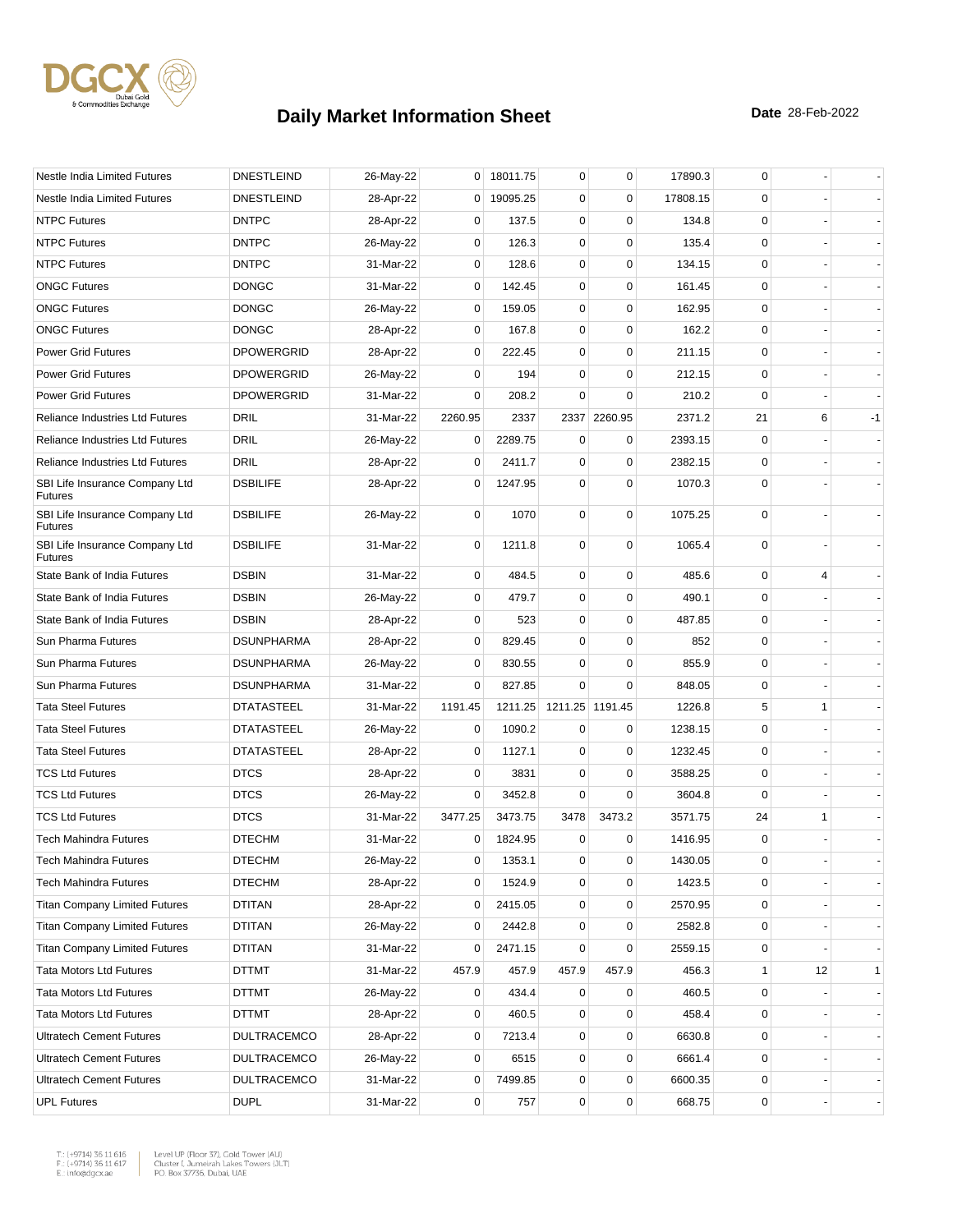

| <b>UPL Futures</b>      | <b>DUPL</b>     | 26-May-22 | $\overline{0}$ | 641.85 | 0           | 0           | 674.9  | 0           |  |
|-------------------------|-----------------|-----------|----------------|--------|-------------|-------------|--------|-------------|--|
| <b>UPL Futures</b>      | <b>DUPL</b>     | 28-Apr-22 | 0              | 804    | 0           | 0           | 671.8  | $\Omega$    |  |
| <b>Vedanta Futures</b>  | <b>DVEDL</b>    | 28-Apr-22 | 0              | 323.2  | $\mathbf 0$ | $\mathbf 0$ | 383.95 | $\Omega$    |  |
| <b>Vedanta Futures</b>  | <b>DVEDL</b>    | 26-May-22 | 0              | 343.1  | $\mathbf 0$ | 0           | 385.7  | $\Omega$    |  |
| <b>Vedanta Futures</b>  | <b>DVEDL</b>    | 31-Mar-22 | $\mathbf{0}$   | 337.95 | $\mathbf 0$ | $\Omega$    | 382.2  | $\Omega$    |  |
| <b>Wipro Futures</b>    | <b>DWIPRO</b>   | 31-Mar-22 | 0              | 724    | 0           | $\mathbf 0$ | 558.55 | $\mathbf 0$ |  |
| <b>Wipro Futures</b>    | <b>DWIPRO</b>   | 26-May-22 | $\mathbf{0}$   | 545.25 | $\mathbf 0$ | 0           | 563.7  | $\Omega$    |  |
| <b>Wipro Futures</b>    | <b>DWIPRO</b>   | 28-Apr-22 | 0              | 571.8  | $\mathbf 0$ | $\mathbf 0$ | 561.1  | $\Omega$    |  |
| <b>Yes Bank Futures</b> | <b>DYESBANK</b> | 28-Apr-22 | $\Omega$       | 13.85  | $\mathbf 0$ | $\Omega$    | 13.4   | $\Omega$    |  |
| <b>Yes Bank Futures</b> | <b>DYESBANK</b> | 26-May-22 | 0              | 12.85  | 0           | $\mathbf 0$ | 13.45  | 0           |  |
| <b>Yes Bank Futures</b> | <b>DYESBANK</b> | 31-Mar-22 | 0              | 13.8   | $\mathbf 0$ | 0           | 13.3   | 0           |  |

#### **DGCX Hydrocarbons**

| <b>Contract Name</b>           | <b>Contract Code</b> | <b>Expiry</b> | Opening<br><b>Price</b> | Closing High<br><b>Price</b> |             | Low         | <b>Settlement</b><br><b>Price</b> | <b>Volume</b> | Open<br><b>Interest</b> | Change<br>in Ol |
|--------------------------------|----------------------|---------------|-------------------------|------------------------------|-------------|-------------|-----------------------------------|---------------|-------------------------|-----------------|
| <b>Brent Crude Oil Futures</b> | <b>DBRC</b>          | 30-May-23     | 0                       | 67.77                        | 0           | 0           | 81.92                             | 0             |                         |                 |
| <b>Brent Crude Oil Futures</b> | <b>DBRC</b>          | 30-Mar-23     | $\Omega$                | 69.42                        | $\Omega$    | $\Omega$    | 83.14                             | $\Omega$      |                         |                 |
| <b>Brent Crude Oil Futures</b> | <b>DBRC</b>          | 27-Apr-23     | 0                       | 69.42                        | $\mathbf 0$ | $\mathbf 0$ | 82.5                              | $\mathbf 0$   |                         |                 |
| <b>Brent Crude Oil Futures</b> | <b>DBRC</b>          | 29-Nov-22     | 0                       | 58.2                         | $\mathbf 0$ | $\mathbf 0$ | 86.02                             | 0             |                         |                 |
| <b>Brent Crude Oil Futures</b> | <b>DBRC</b>          | 28-Dec-22     | $\mathbf 0$             | 58.2                         | $\mathbf 0$ | $\Omega$    | 85.21                             | $\mathbf 0$   |                         |                 |
| <b>Brent Crude Oil Futures</b> | <b>DBRC</b>          | 30-Jan-23     | $\mathbf 0$             | 58.2                         | 0           | $\mathbf 0$ | 84.47                             | 0             |                         |                 |
| <b>Brent Crude Oil Futures</b> | <b>DBRC</b>          | 27-Feb-23     | 0                       | 65.2                         | $\mathbf 0$ | $\mathbf 0$ | 83.81                             | 0             |                         |                 |
| <b>Brent Crude Oil Futures</b> | <b>DBRC</b>          | 30-Mar-22     | 0                       | 99.13                        | 0           | $\mathbf 0$ | 97.97                             | 0             | 6                       |                 |
| <b>Brent Crude Oil Futures</b> | <b>DBRC</b>          | 28-Apr-22     | 0                       | 42.3                         | $\mathbf 0$ | $\mathbf 0$ | 95.1                              | $\mathbf 0$   |                         |                 |
| <b>Brent Crude Oil Futures</b> | <b>DBRC</b>          | 30-May-22     | 0                       | 49.07                        | $\mathbf 0$ | $\Omega$    | 92.9                              | $\mathbf 0$   |                         |                 |
| <b>Brent Crude Oil Futures</b> | <b>DBRC</b>          | 29-Jun-22     | 0                       | 49.07                        | 0           | $\mathbf 0$ | 91.15                             | 0             |                         |                 |
| <b>Brent Crude Oil Futures</b> | <b>DBRC</b>          | 28-Jul-22     | 0                       | 51.51                        | $\mathbf 0$ | $\mathbf 0$ | 89.74                             | $\mathbf 0$   |                         |                 |
| <b>Brent Crude Oil Futures</b> | <b>DBRC</b>          | 30-Aug-22     | 0                       | 51.51                        | $\mathbf 0$ | $\mathbf 0$ | 88.63                             | $\mathbf 0$   |                         |                 |
| <b>Brent Crude Oil Futures</b> | <b>DBRC</b>          | 29-Sep-22     | $\mathbf 0$             | 58.2                         | 0           | $\mathbf 0$ | 87.7                              | $\mathbf 0$   |                         |                 |
| <b>Brent Crude Oil Futures</b> | <b>DBRC</b>          | 28-Oct-22     | $\mathbf 0$             | 58.2                         | $\mathbf 0$ | $\mathbf 0$ | 86.85                             | $\mathbf 0$   |                         |                 |
| <b>Brent Crude Oil Futures</b> | <b>DBRC</b>          | 30-Aug-23     | $\mathbf 0$             | 71.5                         | $\mathbf 0$ | $\Omega$    | 80.41                             | $\mathbf 0$   |                         |                 |
| <b>Brent Crude Oil Futures</b> | <b>DBRC</b>          | 28-Jul-23     | $\mathbf 0$             | 71.5                         | 0           | $\mathbf 0$ | 80.87                             | 0             |                         |                 |
| <b>Brent Crude Oil Futures</b> | <b>DBRC</b>          | 29-Jun-23     | 0                       | 71.5                         | 0           | $\mathbf 0$ | 81.38                             | $\mathbf 0$   |                         |                 |
| <b>WTI Crude Oil Futures</b>   | <b>DWTI</b>          | 19-Jun-23     | 0                       | 54.23                        | $\mathbf 0$ | $\mathbf 0$ | 77.15                             | $\mathbf 0$   |                         |                 |
| <b>WTI Crude Oil Futures</b>   | <b>DWTI</b>          | 19-Jul-23     | 0                       | 72.34                        | $\mathbf 0$ | $\mathbf 0$ | 76.57                             | $\mathbf 0$   |                         |                 |
| <b>WTI Crude Oil Futures</b>   | <b>DWTI</b>          | 21-Aug-23     | 0                       | 72.34                        | $\mathbf 0$ | $\Omega$    | 76.04                             | $\mathbf 0$   |                         |                 |
| WTI Crude Oil Futures          | <b>DWTI</b>          | 18-Nov-27     | 0                       | 45.32                        | $\mathbf 0$ | $\pmb{0}$   | 64.69                             | 0             |                         |                 |
| <b>WTI Crude Oil Futures</b>   | <b>DWTI</b>          | 19-Oct-22     | 0                       | 57.05                        | 0           | $\mathbf 0$ | 83.11                             | $\mathbf 0$   |                         |                 |
| <b>WTI Crude Oil Futures</b>   | <b>DWTI</b>          | 19-Aug-22     | $\mathbf 0$             | 49                           | $\mathbf 0$ | $\mathbf 0$ | 85.25                             | $\mathbf 0$   |                         |                 |
| <b>WTI Crude Oil Futures</b>   | <b>DWTI</b>          | 19-Sep-22     | $\mathbf 0$             | 49.55                        | $\mathbf 0$ | $\mathbf 0$ | 84.08                             | $\mathbf 0$   |                         |                 |
| <b>WTI Crude Oil Futures</b>   | <b>DWTI</b>          | 19-Jul-22     | $\mathbf 0$             | 49                           | $\mathbf 0$ | $\mathbf 0$ | 86.78                             | $\mathbf 0$   |                         |                 |
| <b>WTI Crude Oil Futures</b>   | <b>DWTI</b>          | 20-Jun-22     | 0                       | 45.2                         | $\mathbf 0$ | $\mathbf 0$ | 88.72                             | $\mathbf 0$   |                         |                 |
| <b>WTI Crude Oil Futures</b>   | <b>DWTI</b>          | 19-May-27     | 0                       | 45.32                        | $\mathbf 0$ | $\mathbf 0$ | 65.05                             | 0             |                         |                 |
| <b>WTI Crude Oil Futures</b>   | <b>DWTI</b>          | 19-Apr-22     | 95.01                   | 94.27                        | 95.01       | 93.17       | 93.5                              | 8             | 1                       | $\mathbf{1}$    |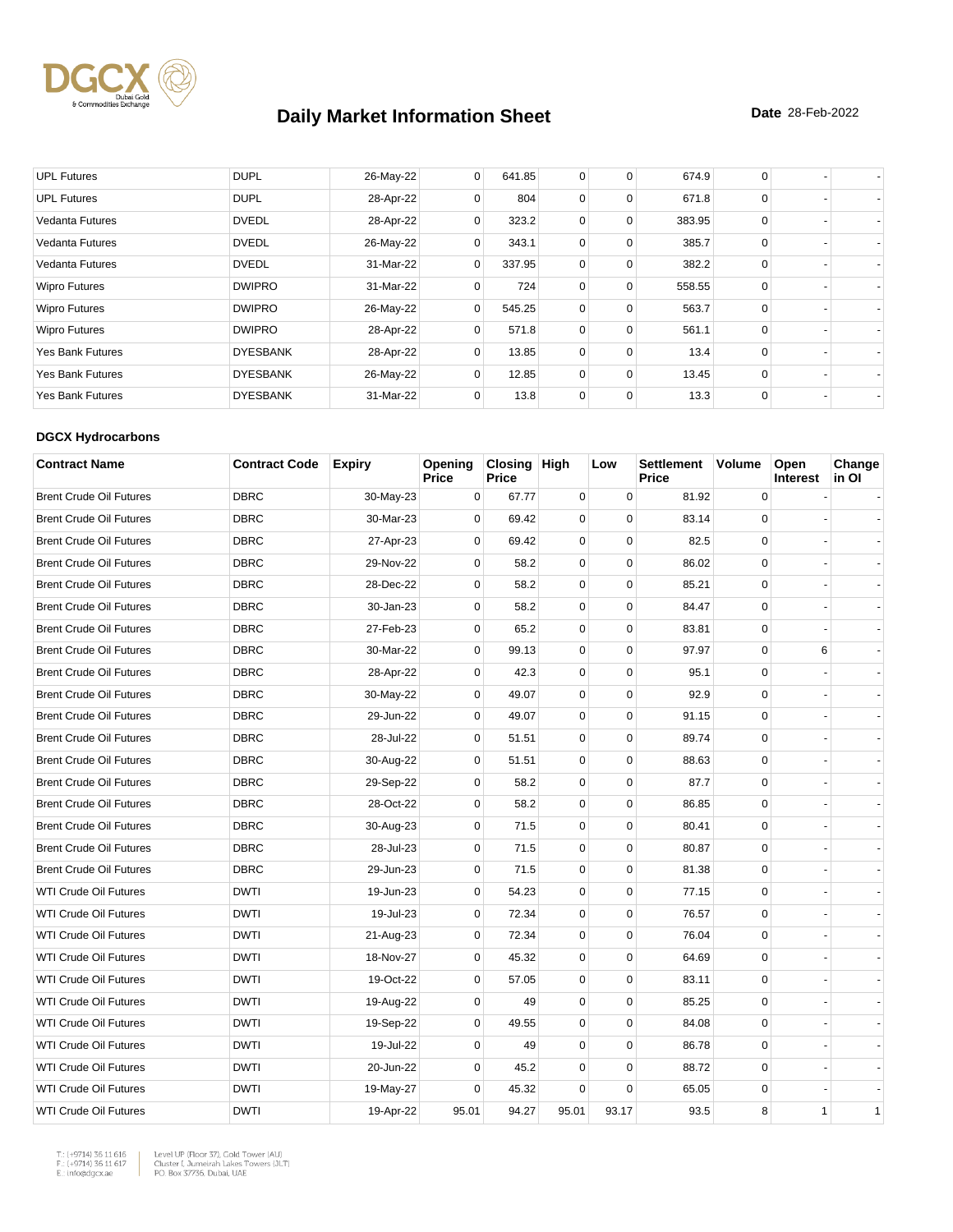

| <b>WTI Crude Oil Futures</b>      | <b>DWTI</b>  | 19-May-22 | 92.62       | 91.08 | 92.62       | 90.85       | 90.98 | 3           |    |    |
|-----------------------------------|--------------|-----------|-------------|-------|-------------|-------------|-------|-------------|----|----|
| <b>WTI Crude Oil Futures</b>      | <b>DWTI</b>  | 18-Nov-22 | 0           | 55.74 | $\Omega$    | $\Omega$    | 82.24 | $\mathbf 0$ |    |    |
| <b>WTI Crude Oil Futures</b>      | <b>DWTI</b>  | 19-May-23 | 0           | 54.23 | 0           | $\Omega$    | 77.77 | $\mathbf 0$ |    |    |
| <b>WTI Crude Oil Futures</b>      | <b>DWTI</b>  | 17-Nov-23 | 0           | 52.56 | 0           | $\mathbf 0$ | 74.75 | 0           |    |    |
| <b>WTI Crude Oil Futures</b>      | <b>DWTI</b>  | 20-May-24 | 0           | 52.56 | 0           | $\mathbf 0$ | 72.27 | $\mathbf 0$ |    |    |
| <b>WTI Crude Oil Futures</b>      | DWTI         | 19-Nov-24 | 0           | 55.2  | $\mathbf 0$ | $\mathbf 0$ | 70.29 | 0           |    |    |
| <b>WTI Crude Oil Futures</b>      | <b>DWTI</b>  | 19-May-25 | 0           | 55.11 | $\mathbf 0$ | $\Omega$    | 68.6  | $\mathbf 0$ |    |    |
| <b>WTI Crude Oil Futures</b>      | <b>DWTI</b>  | 19-Nov-25 | 0           | 53.58 | $\mathbf 0$ | $\mathbf 0$ | 67.33 | 0           |    |    |
| <b>WTI Crude Oil Futures</b>      | <b>DWTI</b>  | 18-May-26 | 0           | 51    | 0           | $\Omega$    | 66.3  | $\mathbf 0$ |    |    |
| <b>WTI Crude Oil Futures</b>      | <b>DWTI</b>  | 19-Nov-26 | $\Omega$    | 47.25 | $\mathbf 0$ | $\Omega$    | 65.59 | 0           |    |    |
| <b>WTI Crude Oil Futures</b>      | <b>DWTI</b>  | 21-Mar-22 | 96.88       | 95.45 | 97.1        | 94.64       | 95.72 | 133         | 22 | 15 |
| <b>WTI Crude Oil Futures</b>      | <b>DWTI</b>  | 17-Feb-23 | 0           | 59.05 | $\mathbf 0$ | $\Omega$    | 79.74 | $\mathbf 0$ |    |    |
| <b>WTI Crude Oil Futures</b>      | <b>DWTI</b>  | 19-Jan-23 | 0           | 59.05 | $\mathbf 0$ | $\mathbf 0$ | 80.54 | 0           |    |    |
| <b>WTI Crude Oil Futures</b>      | <b>DWTI</b>  | 19-Dec-22 | 0           | 55.74 | 0           | $\Omega$    | 81.37 | $\mathbf 0$ |    |    |
| <b>WTI Crude Oil Futures</b>      | <b>DWTI</b>  | 19-Apr-23 | 0           | 55.82 | 0           | $\mathbf 0$ | 78.39 | $\mathbf 0$ |    |    |
| <b>WTI Crude Oil Futures</b>      | <b>DWTI</b>  | 20-Mar-23 | 0           | 61.96 | 0           | $\mathbf 0$ | 79.05 | $\mathbf 0$ |    |    |
| <b>WTI Crude Oil Futures</b>      | <b>DWTI</b>  | 19-May-28 | 0           | 45.32 | 0           | $\mathbf 0$ | 64.4  | $\mathbf 0$ |    |    |
| WTI Crude Oil Mini Futures        | <b>DWTIM</b> | 18-Nov-22 | 0           | 73.4  | $\mathbf 0$ | $\mathbf 0$ | 82.24 | $\mathbf 0$ |    |    |
| WTI Crude Oil Mini Futures        | <b>DWTIM</b> | 19-Dec-22 | 0           | 73.4  | $\mathbf 0$ | $\Omega$    | 81.37 | $\mathbf 0$ |    |    |
| <b>WTI Crude Oil Mini Futures</b> | <b>DWTIM</b> | 19-Sep-22 | 0           | 64.52 | $\pmb{0}$   | $\mathbf 0$ | 84.08 | $\mathbf 0$ |    |    |
| WTI Crude Oil Mini Futures        | <b>DWTIM</b> | 19-Oct-22 | 0           | 73.4  | 0           | $\mathbf 0$ | 83.11 | 0           |    |    |
| WTI Crude Oil Mini Futures        | <b>DWTIM</b> | 19-Jul-22 | 0           | 61.09 | 0           | $\mathbf 0$ | 86.78 | $\mathbf 0$ |    |    |
| WTI Crude Oil Mini Futures        | <b>DWTIM</b> | 19-Aug-22 | $\mathbf 0$ | 61.09 | $\mathbf 0$ | $\mathbf 0$ | 85.25 | $\mathbf 0$ |    |    |
| <b>WTI Crude Oil Mini Futures</b> | <b>DWTIM</b> | 20-Jun-22 | 0           | 58.69 | $\mathbf 0$ | $\Omega$    | 88.72 | $\mathbf 0$ |    |    |
| WTI Crude Oil Mini Futures        | <b>DWTIM</b> | 21-Mar-22 | 0           | 57.15 | 0           | $\mathbf 0$ | 95.72 | 0           |    |    |
| WTI Crude Oil Mini Futures        | <b>DWTIM</b> | 19-Apr-22 | 0           | 58.69 | 0           | $\mathbf 0$ | 93.5  | 0           |    |    |
| WTI Crude Oil Mini Futures        | <b>DWTIM</b> | 19-May-22 | 0           | 58.69 | 0           | $\mathbf 0$ | 90.98 | $\mathbf 0$ |    |    |
| WTI Crude Oil Mini Futures        | <b>DWTIM</b> | 19-Jan-23 | $\mathbf 0$ | 76.05 | 0           | $\mathbf 0$ | 80.54 | 0           |    |    |
| WTI Crude Oil Mini Futures        | <b>DWTIM</b> | 17-Feb-23 | $\mathbf 0$ | 76.05 | 0           | $\mathbf 0$ | 79.74 | $\mathbf 0$ |    |    |

 $\begin{tabular}{|l|l|l|l|} \hline $\mathsf{T}_\circ$ & $\mathsf{+9714}3$ & $\mathsf{5}\mathsf{11}$ & $\mathsf{6}1\mathsf{6}$ & \multicolumn{2}{|l|}{{\mathsf{Level}}} & $\mathsf{Up}$ & $\mathsf{F}|\mathsf{Oor}}$ & $\mathsf{37}\mathsf{,}\mathsf{Oold}$ & $\mathsf{Toover}\mathsf{ (AU)}$ \\ $\mathsf{F}_\circ$ & $\mathsf{+9714}3$ & $\mathsf{5}\mathsf{11}$ & $\mathsf{617}$ & \multicolumn{2}{|l|}{{\mathsf{Clueuler}}} & $\mathsf{Cluster}~\math$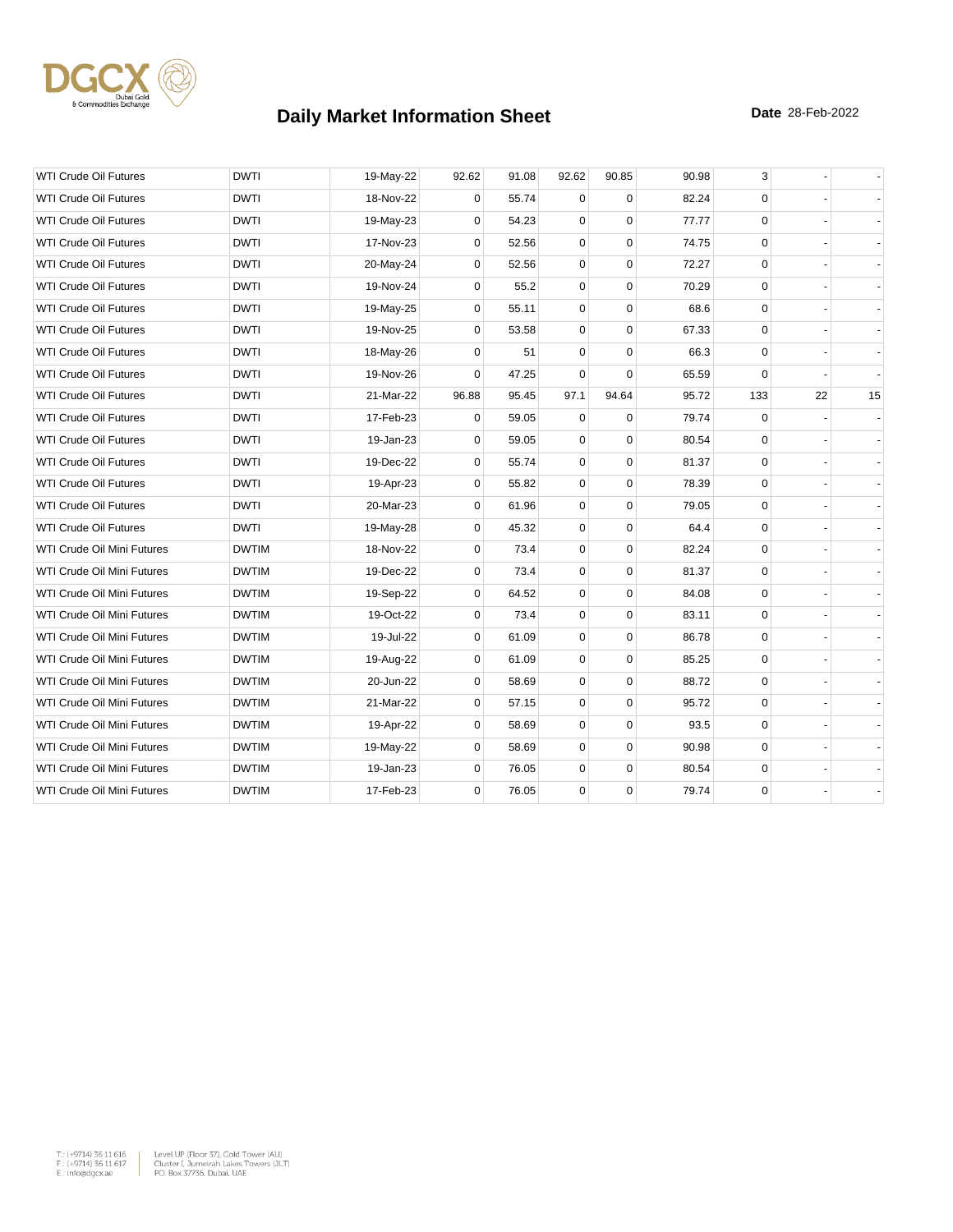

#### **DGCX Metals**

| <b>Contract Name</b>      | <b>Contract Code</b> | <b>Expiry</b> | Opening<br>Price | Closing High<br>Price |             | Low         | <b>Settlement</b><br>Price | <b>Volume</b> | Open<br>Interest | Change<br>in OI |
|---------------------------|----------------------|---------------|------------------|-----------------------|-------------|-------------|----------------------------|---------------|------------------|-----------------|
| <b>Copper Futures</b>     | <b>DCU</b>           | 24-Feb-23     | 0                | 9774                  | 0           | $\mathbf 0$ | 9778                       | 0             |                  |                 |
| <b>Copper Futures</b>     | <b>DCU</b>           | 27-Apr-22     | $\Omega$         | 9830                  | 0           | $\Omega$    | 9813                       | $\mathbf 0$   |                  |                 |
| <b>Copper Futures</b>     | <b>DCU</b>           | 29-Aug-22     | 0                | 9443                  | 0           | $\Omega$    | 9816                       | 0             |                  |                 |
| <b>Copper Futures</b>     | <b>DCU</b>           | 28-Jun-22     | 0                | 9443                  | 0           | $\mathbf 0$ | 9819                       | $\mathbf 0$   |                  |                 |
| <b>Copper Futures</b>     | DCU                  | 28-Nov-22     | $\Omega$         | 9443                  | 0           | $\Omega$    | 9804                       | 0             |                  |                 |
| <b>Gold Futures</b>       | DG                   | 28-Nov-22     | $\Omega$         | 1793                  | 0           | $\Omega$    | 1909.3                     | 0             |                  |                 |
| <b>Gold Futures</b>       | DG                   | 28-Sep-22     | $\mathbf 0$      | 1738.4                | 0           | $\Omega$    | 1908.3                     | 0             |                  |                 |
| <b>Gold Futures</b>       | DG                   | 27-Jul-22     | $\Omega$         | 1806                  | 0           | $\mathbf 0$ | 1907.3                     | 0             |                  |                 |
| <b>Gold Futures</b>       | DG                   | 26-May-22     | 1913             | 1910.3                | 1913.7      | 1910.3      | 1906.3                     | 418           | 6                |                 |
| <b>Gold Futures</b>       | DG                   | 29-Mar-22     | 1912.1           | 1907.2                | 1920        | 1893.5      | 1905.3                     | 664           | 684              | 54              |
| <b>Gold Futures</b>       | DG                   | 27-Jan-23     | 0                | 1793                  | 0           | $\Omega$    | 1910.3                     | 0             |                  |                 |
| Daily Gold Futures        | <b>DGFC</b>          | 31-Dec-30     | $\Omega$         | 1856                  | 0           | $\Omega$    | 1916.2                     | 0             |                  |                 |
| Spot Gold                 | <b>DGSG</b>          | 31-Dec-30     | 1915             | 1914                  | 1915        | 1914        | 1907.4                     | 20            | 20               | 20              |
| India Gold Quanto Futures | <b>DIG</b>           | 25-Mar-22     | $\Omega$         | 45454                 | $\mathbf 0$ | $\Omega$    | 50780                      | 0             |                  |                 |
| India Gold Quanto Futures | <b>DIG</b>           | 26-May-22     | $\Omega$         | 45454                 | 0           | $\Omega$    | 50754                      | $\mathbf 0$   |                  |                 |
| India Gold Quanto Futures | <b>DIG</b>           | 27-Jul-22     | $\Omega$         | 45454                 | 0           | $\Omega$    | 50777                      | $\mathbf 0$   |                  |                 |
| India Gold Quanto Futures | <b>DIG</b>           | 26-Sep-22     | 0                | 46560                 | 0           | $\mathbf 0$ | 51047                      | $\mathbf 0$   |                  |                 |
| India Gold Quanto Futures | <b>DIG</b>           | 24-Nov-22     | 0                | 46560                 | 0           | $\mathbf 0$ | 51143                      | 0             |                  |                 |
| India Gold Quanto Futures | <b>DIG</b>           | 25-Jan-23     | $\Omega$         | 46560                 | 0           | $\Omega$    | 51244                      | $\Omega$      |                  |                 |
| <b>Silver Futures</b>     | <b>DS</b>            | 24-Feb-23     | $\Omega$         | 24.9                  | 0           | $\Omega$    | 24.63                      | $\mathbf 0$   |                  |                 |
| <b>Silver Futures</b>     | DS                   | 28-Nov-22     | 0                | 23.3                  | 0           | $\mathbf 0$ | 24.58                      | 0             |                  |                 |
| <b>Silver Futures</b>     | DS                   | 28-Jun-22     | $\Omega$         | 26.24                 | 0           | $\mathbf 0$ | 24.48                      | $\mathbf 0$   |                  |                 |
| <b>Silver Futures</b>     | <b>DS</b>            | 29-Aug-22     | $\Omega$         | 24.3                  | $\Omega$    | $\Omega$    | 24.53                      | $\mathbf 0$   |                  |                 |
| <b>Silver Futures</b>     | DS                   | 27-Apr-22     | 24.35            | 24.55                 | 24.55       | 24.35       | 24.43                      | 55            | 55               | $-20$           |

#### **DGCX Currency Options**

| <b>Contract Name</b> | Contract<br>Code | <b>Expiry</b> | <b>Series</b>       | Opening<br><b>Price</b> | Closing<br><b>Price</b> | High     | Low      | Settlement   Volume<br><b>Price</b> |          | Open<br>Interest in OI | Change |
|----------------------|------------------|---------------|---------------------|-------------------------|-------------------------|----------|----------|-------------------------------------|----------|------------------------|--------|
| Indian Rupee Options | <b>DINRO</b>     |               | 29-Mar-22 CE-124.61 | $\Omega$                | 8.95                    | 0        | $\Omega$ | 7.7                                 | $\Omega$ |                        |        |
| Indian Rupee Options | <b>DINRO</b>     |               | 29-Mar-22 CE-125.00 | $\Omega$                | 8.58                    | $\Omega$ | $\Omega$ | 7.31                                | $\Omega$ |                        |        |
| Indian Rupee Options | <b>DINRO</b>     |               | 29-Mar-22 CE-125.39 | $\Omega$                | 8.2                     | 0        | $\Omega$ | 6.92                                |          |                        |        |
| Indian Rupee Options | <b>DINRO</b>     |               | 29-Mar-22 CE-125.79 | $\Omega$                | 7.82                    | $\Omega$ | $\Omega$ | 6.52                                | $\Omega$ |                        |        |
| Indian Rupee Options | <b>DINRO</b>     |               | 29-Mar-22 CE-126.18 | $\Omega$                | 7.45                    | 0        | $\Omega$ | 6.13                                | $\Omega$ |                        |        |
| Indian Rupee Options | <b>DINRO</b>     |               | 29-Mar-22 CE-126.58 | $\Omega$                | 7.07                    | $\Omega$ | $\Omega$ | 5.73                                | $\Omega$ |                        |        |
| Indian Rupee Options | <b>DINRO</b>     |               | 29-Mar-22 CE-126.98 | $\Omega$                | 6.7                     | 0        | 0        | 5.33                                | $\Omega$ |                        |        |
| Indian Rupee Options | <b>DINRO</b>     |               | 29-Mar-22 CE-127.39 | $\Omega$                | 6.32                    | $\Omega$ | $\Omega$ | 4.93                                | $\Omega$ |                        |        |
| Indian Rupee Options | <b>DINRO</b>     |               | 29-Mar-22 CE-127.80 | $\Omega$                | 5.96                    | $\Omega$ | $\Omega$ | 4.52                                | $\Omega$ |                        |        |
| Indian Rupee Options | <b>DINRO</b>     |               | 29-Mar-22 CE-128.21 | $\Omega$                | 5.59                    | $\Omega$ | $\Omega$ | 4.11                                | $\Omega$ |                        |        |
| Indian Rupee Options | <b>DINRO</b>     |               | 29-Mar-22 CE-128.62 | $\Omega$                | 5.24                    | $\Omega$ | $\Omega$ | 3.7                                 | $\Omega$ |                        |        |
| Indian Rupee Options | <b>DINRO</b>     |               | 29-Mar-22 CE-129.03 | $\Omega$                | 4.89                    | $\Omega$ | $\Omega$ | 3.3                                 | $\Omega$ |                        |        |
| Indian Rupee Options | <b>DINRO</b>     |               | 29-Mar-22 CE-129.45 | $\Omega$                | 4.55                    | $\Omega$ | $\Omega$ | 2.89                                | $\Omega$ |                        |        |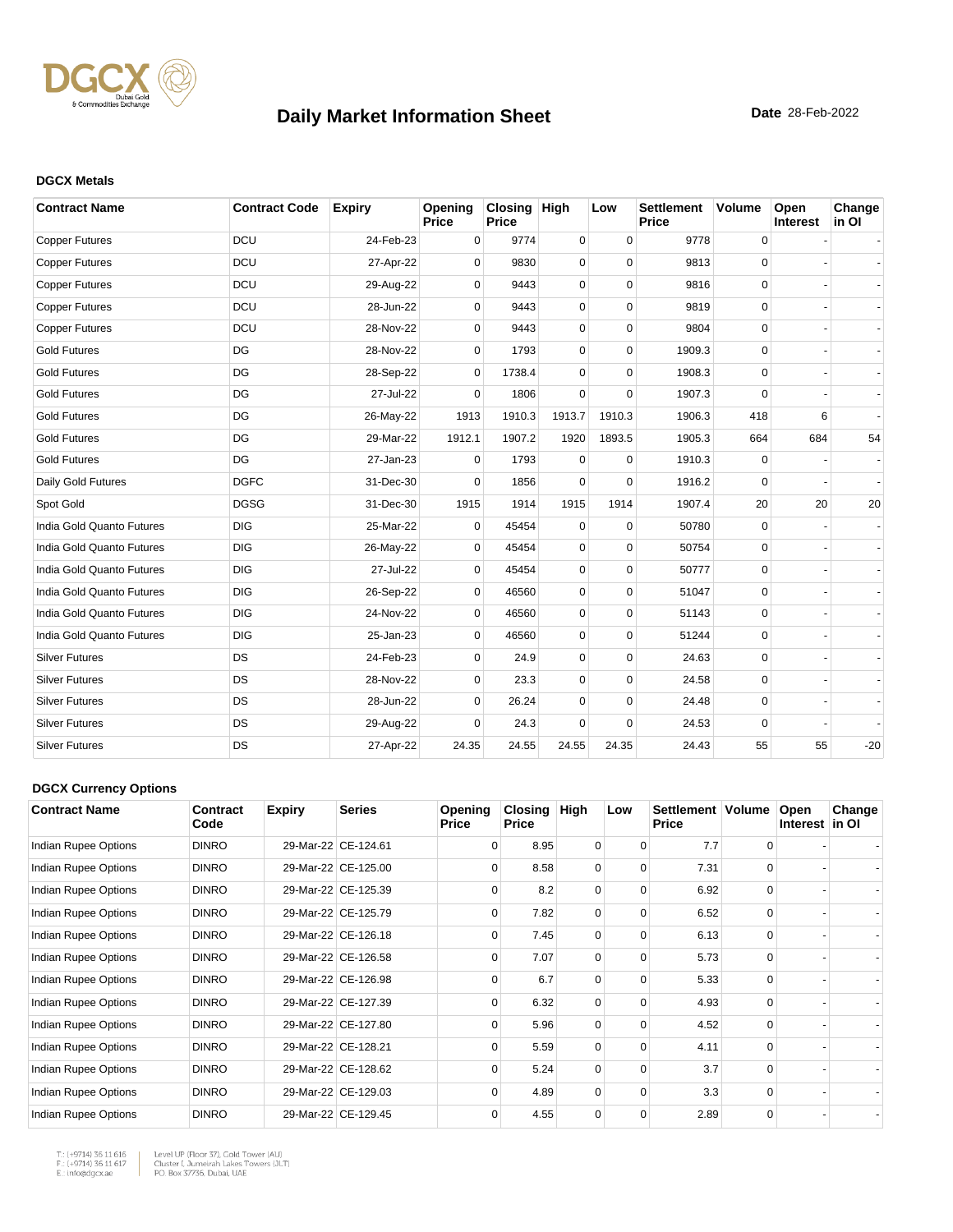

| Indian Rupee Options        | <b>DINRO</b> | 29-Mar-22 CE-129.87 | 0    | 4.21 | $\mathbf 0$ | 0           | 2.49 | 0  |              |                |
|-----------------------------|--------------|---------------------|------|------|-------------|-------------|------|----|--------------|----------------|
| Indian Rupee Options        | <b>DINRO</b> | 29-Mar-22 CE-130.29 | 1.88 | 2.23 | 2.23        | 1.88        | 2.1  | 20 |              |                |
| Indian Rupee Options        | <b>DINRO</b> | 29-Mar-22 CE-130.72 | 1.56 | 1.99 | 1.99        | 1.56        | 1.73 | 20 |              |                |
| Indian Rupee Options        | <b>DINRO</b> | 29-Mar-22 CE-131.15 | 1.68 | 1.68 | 1.68        | 1.68        | 1.38 | 10 | 20           |                |
| Indian Rupee Options        | <b>DINRO</b> | 29-Mar-22 CE-131.58 | 1.36 | 1.36 | 1.36        | 1.36        | 1.07 | 10 |              |                |
| Indian Rupee Options        | <b>DINRO</b> | 29-Mar-22 CE-132.01 | 0    | 0.76 | 0           | 0           | 0.8  | 0  |              |                |
| Indian Rupee Options        | <b>DINRO</b> | 29-Mar-22 CE-132.45 | 0    | 2.43 | 0           | 0           | 0.58 | 0  |              |                |
| Indian Rupee Options        | <b>DINRO</b> | 29-Mar-22 CE-132.89 | 0    | 2.18 | 0           | $\mathbf 0$ | 0.39 | 0  |              |                |
| Indian Rupee Options        | <b>DINRO</b> | 29-Mar-22 CE-133.33 | 0    | 0.43 | 0           | $\mathbf 0$ | 0.26 | 0  |              |                |
| Indian Rupee Options        | <b>DINRO</b> | 29-Mar-22 CE-133.78 | 0    | 1.73 | $\mathbf 0$ | 0           | 0.16 | 0  |              |                |
| Indian Rupee Options        | <b>DINRO</b> | 29-Mar-22 CE-134.23 | 0    | 1.53 | $\mathbf 0$ | $\mathbf 0$ | 0.09 | 0  |              |                |
| Indian Rupee Options        | <b>DINRO</b> | 29-Mar-22 CE-134.68 | 0    | 1.34 | 0           | 0           | 0.05 | 0  |              |                |
| Indian Rupee Options        | <b>DINRO</b> | 29-Mar-22 CE-135.14 | 0    | 1.17 | 0           | $\mathbf 0$ | 0.03 | 0  |              |                |
| Indian Rupee Options        | <b>DINRO</b> | 29-Mar-22 CE-135.59 | 0    | 0.2  | $\mathbf 0$ | $\mathbf 0$ | 0.01 | 0  | $\mathbf{1}$ |                |
| Indian Rupee Options        | <b>DINRO</b> | 29-Mar-22 CE-136.05 | 0    | 0.87 | $\mathbf 0$ | 0           | 0.01 | 0  |              |                |
| <b>Indian Rupee Options</b> | <b>DINRO</b> | 29-Mar-22 CE-136.52 | 0    | 0.74 | $\mathbf 0$ | $\mathbf 0$ | 0.01 | 0  |              |                |
| Indian Rupee Options        | <b>DINRO</b> | 29-Mar-22 CE-136.99 | 0    | 0.63 | $\mathbf 0$ | 0           | 0.01 | 0  |              |                |
| <b>Indian Rupee Options</b> | <b>DINRO</b> | 29-Mar-22 CE-137.46 | 0    | 0.53 | 0           | $\mathbf 0$ | 0.01 | 0  |              |                |
| Indian Rupee Options        | <b>DINRO</b> | 29-Mar-22 CE-137.93 | 0    | 0.45 | $\mathbf 0$ | $\mathbf 0$ | 0.01 | 0  |              |                |
| Indian Rupee Options        | <b>DINRO</b> | 29-Mar-22 CE-138.41 | 0    | 0.37 | $\mathbf 0$ | $\mathbf 0$ | 0.01 | 0  |              |                |
| Indian Rupee Options        | <b>DINRO</b> | 29-Mar-22 CE-138.89 | 0    | 0.31 | $\mathbf 0$ | $\mathbf 0$ | 0.01 | 0  |              |                |
| Indian Rupee Options        | <b>DINRO</b> | 29-Mar-22 CE-139.37 | 0    | 0.25 | $\mathbf 0$ | 0           | 0.01 | 0  |              |                |
| Indian Rupee Options        | <b>DINRO</b> | 29-Mar-22 CE-139.86 | 0    | 0.2  | 0           | $\mathbf 0$ | 0.01 | 0  |              |                |
| Indian Rupee Options        | <b>DINRO</b> | 29-Mar-22 CE-140.35 | 0    | 0.16 | $\mathbf 0$ | $\mathbf 0$ | 0.01 | 0  |              |                |
| Indian Rupee Options        | <b>DINRO</b> | 29-Mar-22 CE-140.85 | 0    | 0.13 | $\mathbf 0$ | 0           | 0.01 | 0  |              |                |
| Indian Rupee Options        | <b>DINRO</b> | 29-Mar-22 CE-141.34 | 0    | 0.1  | $\mathbf 0$ | $\mathbf 0$ | 0.01 | 0  |              |                |
| Indian Rupee Options        | <b>DINRO</b> | 29-Mar-22 CE-141.84 | 0    | 0.08 | $\mathbf 0$ | 0           | 0.01 | 0  |              |                |
| <b>Indian Rupee Options</b> | <b>DINRO</b> | 29-Mar-22 CE-142.35 | 0    | 0.07 | 0           | $\mathbf 0$ | 0.01 | 0  |              |                |
| Indian Rupee Options        | <b>DINRO</b> | 29-Mar-22 PE-124.61 | 0    | 0.04 | $\mathbf 0$ | $\mathbf 0$ | 0.01 | 0  |              |                |
| <b>Indian Rupee Options</b> | <b>DINRO</b> | 29-Mar-22 PE-125.00 | 0    | 0.05 | $\mathbf 0$ | 0           | 0.01 | 0  |              |                |
| Indian Rupee Options        | <b>DINRO</b> | 29-Mar-22 PE-125.39 | 0    | 0.06 | $\mathbf 0$ | $\mathbf 0$ | 0.01 | 0  |              |                |
| Indian Rupee Options        | <b>DINRO</b> | 29-Mar-22 PE-125.79 | 0    | 0.08 | $\pmb{0}$   | $\pmb{0}$   | 0.01 | 0  |              |                |
| Indian Rupee Options        | <b>DINRO</b> | 29-Mar-22 PE-126.18 | 0    | 0.1  | 0           | 0           | 0.01 | 0  |              |                |
| Indian Rupee Options        | <b>DINRO</b> | 29-Mar-22 PE-126.58 | 0    | 0.12 | $\pmb{0}$   | 0           | 0.01 | 0  |              |                |
| Indian Rupee Options        | <b>DINRO</b> | 29-Mar-22 PE-126.98 | 0    | 0.15 | 0           | 0           | 0.01 | 0  |              |                |
| Indian Rupee Options        | <b>DINRO</b> | 29-Mar-22 PE-127.39 | 0    | 0.18 | 0           | 0           | 0.01 | 0  |              | $\blacksquare$ |
| Indian Rupee Options        | <b>DINRO</b> | 29-Mar-22 PE-127.80 | 0    | 0.22 | $\mathbf 0$ | $\mathbf 0$ | 0.01 | 0  |              |                |
| Indian Rupee Options        | <b>DINRO</b> | 29-Mar-22 PE-128.21 | 0    | 0.27 | $\pmb{0}$   | 0           | 0.01 | 0  |              |                |
| Indian Rupee Options        | <b>DINRO</b> | 29-Mar-22 PE-128.62 | 0    | 0.32 | $\pmb{0}$   | 0           | 0.01 | 0  |              |                |
| Indian Rupee Options        | <b>DINRO</b> | 29-Mar-22 PE-129.03 | 0    | 0.38 | 0           | 0           | 0.01 | 0  |              |                |
| Indian Rupee Options        | <b>DINRO</b> | 29-Mar-22 PE-129.45 | 0    | 0.46 | 0           | $\mathbf 0$ | 0.02 | 0  |              | $\blacksquare$ |
| Indian Rupee Options        | <b>DINRO</b> | 29-Mar-22 PE-129.87 | 0.26 | 0.21 | 0.27        | 0.19        | 0.04 | 50 | 50           | 50             |
| Indian Rupee Options        | <b>DINRO</b> | 29-Mar-22 PE-130.29 | 0    | 0.63 | 0           | $\mathbf 0$ | 0.08 | 0  |              |                |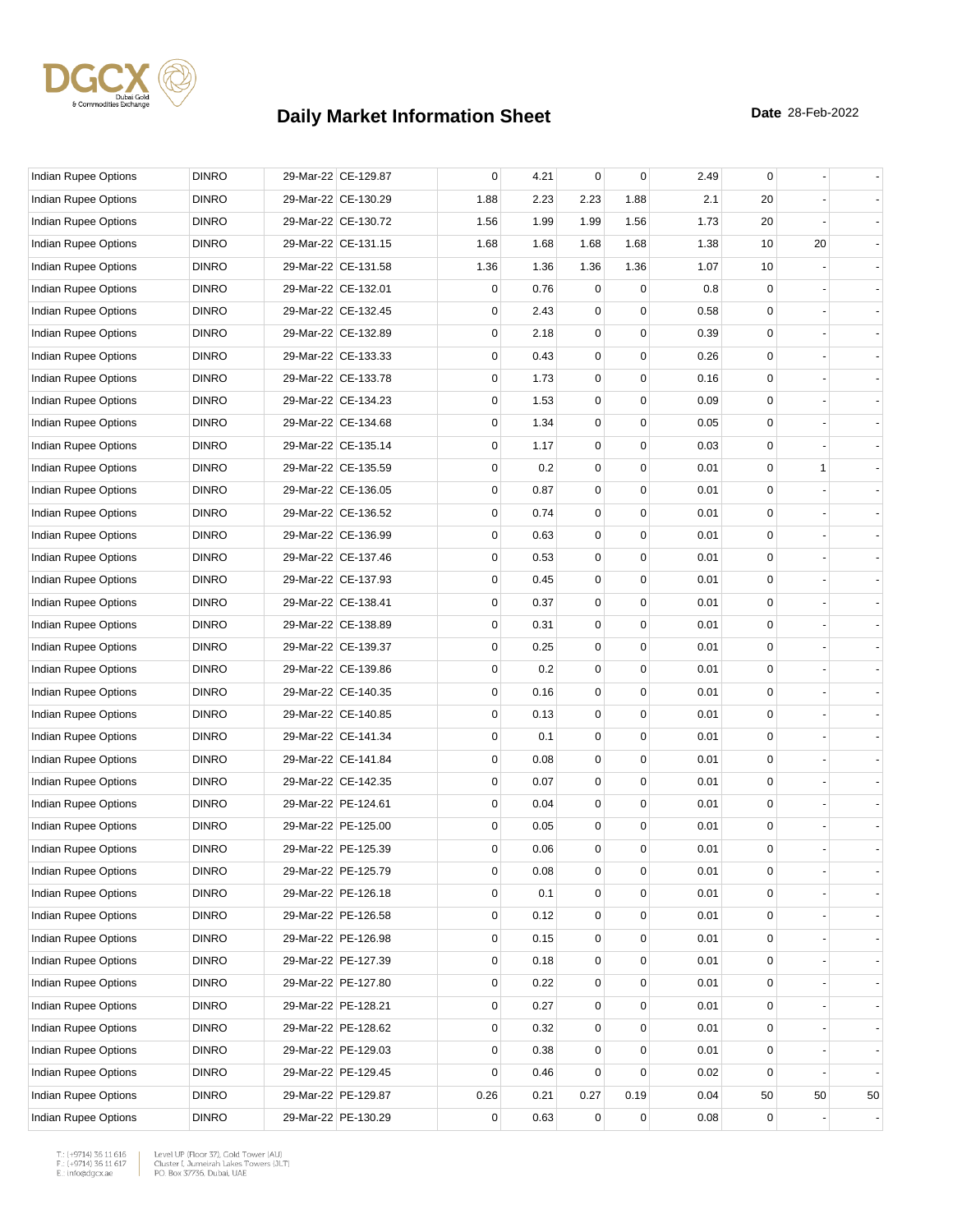

| Indian Rupee Options        | <b>DINRO</b> | 29-Mar-22 PE-130.72 | 0.47        | 0.39           | 0.49        | 0.35 | 0.13  | 50          | 70 | 50 |
|-----------------------------|--------------|---------------------|-------------|----------------|-------------|------|-------|-------------|----|----|
| Indian Rupee Options        | <b>DINRO</b> | 29-Mar-22 PE-131.15 | 0           | 0.48           | 0           | 0    | 0.22  | 0           | 20 |    |
| <b>Indian Rupee Options</b> | <b>DINRO</b> | 29-Mar-22 PE-131.58 | 0.9         | 0.94           | 0.94        | 0.9  | 0.33  | 20          | 40 |    |
| Indian Rupee Options        | <b>DINRO</b> | 29-Mar-22 PE-132.01 | 1.18        | 1.18           | 1.18        | 1.18 | 0.5   | 10          |    |    |
| <b>Indian Rupee Options</b> | <b>DINRO</b> | 29-Mar-22 PE-132.45 | 1.41        | 1.12           | 1.41        | 1.12 | 0.71  | 20          | 40 |    |
| Indian Rupee Options        | <b>DINRO</b> | 29-Mar-22 PE-132.89 | 1.71        | 1.71           | 1.71        | 1.71 | 0.97  | 10          |    |    |
| Indian Rupee Options        | <b>DINRO</b> | 29-Mar-22 PE-133.33 | 0           | 1.47           | 0           | 0    | 1.27  | 0           |    |    |
| Indian Rupee Options        | <b>DINRO</b> | 29-Mar-22 PE-133.78 | 0           | 2.56           | 0           | 0    | 1.62  | 0           |    |    |
| Indian Rupee Options        | <b>DINRO</b> | 29-Mar-22 PE-134.23 | 0           | 2.96           | 0           | 0    | 2.02  | 0           |    |    |
| Indian Rupee Options        | <b>DINRO</b> | 29-Mar-22 PE-134.68 | 0           | 3.38           | $\mathbf 0$ | 0    | 2.47  | 0           |    |    |
| Indian Rupee Options        | <b>DINRO</b> | 29-Mar-22 PE-135.14 | 0           | 2.04           | 0           | 0    | 2.93  | $\mathbf 0$ |    |    |
| Indian Rupee Options        | <b>DINRO</b> | 29-Mar-22 PE-135.59 | 0           | 3.04           | 0           | 0    | 3.38  | 0           |    |    |
| Indian Rupee Options        | <b>DINRO</b> | 29-Mar-22 PE-136.05 | 0           | 3.36           | 0           | 0    | 3.84  | $\mathbf 0$ |    |    |
| Indian Rupee Options        | <b>DINRO</b> | 29-Mar-22 PE-136.52 | 0           | 3.7            | 0           | 0    | 4.31  | 0           |    |    |
| Indian Rupee Options        | <b>DINRO</b> | 29-Mar-22 PE-136.99 | 0           | 4.05           | $\mathbf 0$ | 0    | 4.78  | $\mathbf 0$ |    |    |
| Indian Rupee Options        | <b>DINRO</b> | 29-Mar-22 PE-137.46 | 0           | 4.42           | 0           | 0    | 5.25  | $\mathbf 0$ |    |    |
| Indian Rupee Options        | <b>DINRO</b> | 29-Mar-22 PE-137.93 | 0           | 4.8            | 0           | 0    | 5.72  | 0           |    |    |
| Indian Rupee Options        | <b>DINRO</b> | 29-Mar-22 PE-138.41 | 0           | 5.21           | 0           | 0    | 6.2   | $\mathbf 0$ |    |    |
| Indian Rupee Options        | <b>DINRO</b> | 29-Mar-22 PE-138.89 | 0           | 5.62           | 0           | 0    | 6.68  | 0           |    |    |
| Indian Rupee Options        | <b>DINRO</b> | 29-Mar-22 PE-139.37 | 0           | 6.04           | $\mathbf 0$ | 0    | 7.16  | $\mathbf 0$ |    |    |
| Indian Rupee Options        | <b>DINRO</b> | 29-Mar-22 PE-139.86 | $\mathbf 0$ | 6.48           | $\mathbf 0$ | 0    | 7.65  | $\mathbf 0$ |    |    |
| Indian Rupee Options        | <b>DINRO</b> | 29-Mar-22 PE-140.35 | 0           | 6.93           | 0           | 0    | 8.14  | $\mathbf 0$ |    |    |
| Indian Rupee Options        | <b>DINRO</b> | 29-Mar-22 PE-140.85 | 0           | 7.4            | 0           | 0    | 8.64  | $\mathbf 0$ |    |    |
| Indian Rupee Options        | <b>DINRO</b> | 29-Mar-22 PE-141.34 | 0           | 7.86           | $\mathbf 0$ | 0    | 9.13  | 0           |    |    |
| Indian Rupee Options        | <b>DINRO</b> | 29-Mar-22 PE-141.84 | 0           | 8.34           | $\mathbf 0$ | 0    | 9.63  | 0           |    |    |
| Indian Rupee Options        | <b>DINRO</b> | 29-Mar-22 PE-142.35 | $\mathbf 0$ | 8.83           | $\mathbf 0$ | 0    | 10.14 | $\mathbf 0$ |    |    |
| Indian Rupee Options        | <b>DINRO</b> | 27-Apr-22 CE-123.84 | 0           | 8.47           | 0           | 0    | 7.99  | $\mathbf 0$ |    |    |
| Indian Rupee Options        | <b>DINRO</b> | 27-Apr-22 CE-124.22 | 0           | 8.11           | 0           | 0    | 7.61  | $\mathbf 0$ |    |    |
| Indian Rupee Options        | <b>DINRO</b> | 27-Apr-22 CE-124.61 | 0           | 7.73           | $\mathbf 0$ | 0    | 7.22  | $\mathbf 0$ |    |    |
| Indian Rupee Options        | <b>DINRO</b> | 27-Apr-22 CE-125.00 | 0           | 7.36           | 0           | 0    | 6.83  | $\mathbf 0$ |    |    |
| Indian Rupee Options        | <b>DINRO</b> | 27-Apr-22 CE-125.39 | 0           | $\overline{7}$ | $\mathbf 0$ | 0    | 6.44  | $\mathbf 0$ |    |    |
| <b>Indian Rupee Options</b> | <b>DINRO</b> | 27-Apr-22 CE-125.79 | 0           | 6.63           | 0           | 0    | 6.05  | 0           |    |    |
| Indian Rupee Options        | <b>DINRO</b> | 27-Apr-22 CE-126.18 | 0           | 6.27           | 0           | 0    | 5.66  | 0           |    |    |
| Indian Rupee Options        | <b>DINRO</b> | 27-Apr-22 CE-126.58 | 0           | 5.91           | 0           | 0    | 5.26  | 0           |    |    |
| <b>Indian Rupee Options</b> | <b>DINRO</b> | 27-Apr-22 CE-126.98 | 0           | 5.56           | 0           | 0    | 4.87  | 0           |    |    |
| <b>Indian Rupee Options</b> | <b>DINRO</b> | 27-Apr-22 CE-127.39 | 0           | 5.2            | 0           | 0    | 4.46  | 0           |    |    |
| <b>Indian Rupee Options</b> | <b>DINRO</b> | 27-Apr-22 CE-127.80 | 0           | 4.86           | 0           | 0    | 4.07  | 0           |    |    |
| Indian Rupee Options        | <b>DINRO</b> | 27-Apr-22 CE-128.21 | 0           | 4.52           | 0           | 0    | 3.67  | 0           |    |    |
| Indian Rupee Options        | <b>DINRO</b> | 27-Apr-22 CE-128.62 | 0           | 4.19           | 0           | 0    | 3.29  | 0           |    |    |
| Indian Rupee Options        | <b>DINRO</b> | 27-Apr-22 CE-129.03 | 0           | 3.88           | $\mathbf 0$ | 0    | 2.92  | 0           |    |    |
| Indian Rupee Options        | <b>DINRO</b> | 27-Apr-22 CE-129.45 | 0           | 3.57           | 0           | 0    | 2.55  | 0           |    |    |
| Indian Rupee Options        | <b>DINRO</b> | 27-Apr-22 CE-129.87 | 0           | 3.27           | 0           | 0    | 2.2   | 0           |    |    |
| Indian Rupee Options        | <b>DINRO</b> | 27-Apr-22 CE-130.29 | 0           | 2.99           | 0           | 0    | 1.87  | 0           |    |    |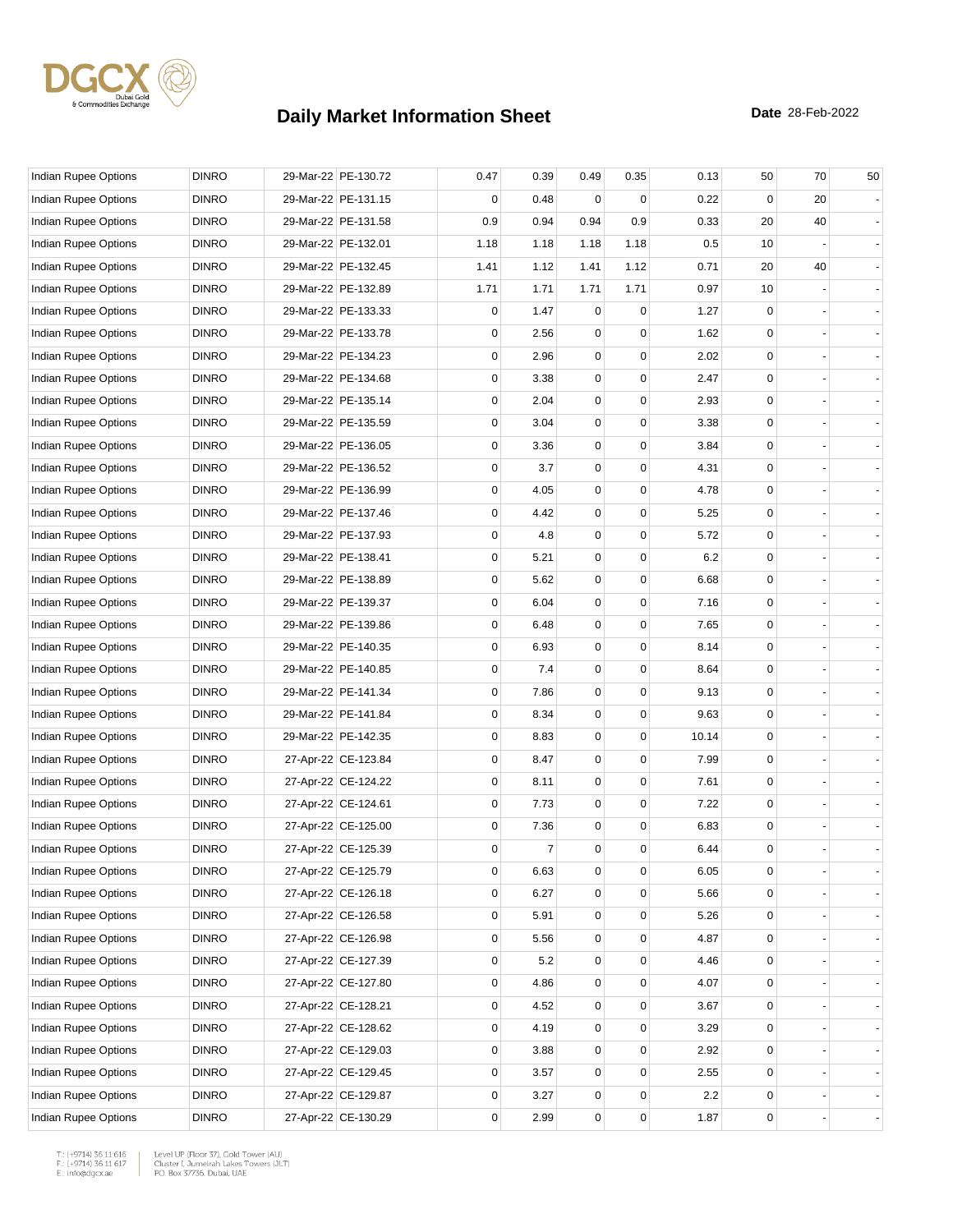

| <b>Indian Rupee Options</b> | <b>DINRO</b> | 27-Apr-22 CE-130.72 | 0 | 2.71 | 0           | 0           | 1.56 | 0           |  |
|-----------------------------|--------------|---------------------|---|------|-------------|-------------|------|-------------|--|
| Indian Rupee Options        | <b>DINRO</b> | 27-Apr-22 CE-131.15 | 0 | 2.45 | 0           | 0           | 1.28 | 0           |  |
| Indian Rupee Options        | <b>DINRO</b> | 27-Apr-22 CE-131.58 | 0 | 2.2  | 0           | 0           | 1.03 | 0           |  |
| Indian Rupee Options        | <b>DINRO</b> | 27-Apr-22 CE-132.01 | 0 | 1.97 | 0           | 0           | 0.81 | 0           |  |
| Indian Rupee Options        | <b>DINRO</b> | 27-Apr-22 CE-132.45 | 0 | 1.76 | 0           | 0           | 0.62 | 0           |  |
| Indian Rupee Options        | <b>DINRO</b> | 27-Apr-22 CE-132.89 | 0 | 1.55 | $\mathbf 0$ | $\mathbf 0$ | 0.47 | 0           |  |
| Indian Rupee Options        | <b>DINRO</b> | 27-Apr-22 CE-133.33 | 0 | 1.37 | 0           | 0           | 0.34 | 0           |  |
| Indian Rupee Options        | <b>DINRO</b> | 27-Apr-22 CE-133.78 | 0 | 1.2  | 0           | $\Omega$    | 0.24 | 0           |  |
| Indian Rupee Options        | <b>DINRO</b> | 27-Apr-22 CE-134.23 | 0 | 1.04 | 0           | 0           | 0.17 | 0           |  |
| Indian Rupee Options        | <b>DINRO</b> | 27-Apr-22 CE-134.68 | 0 | 0.9  | 0           | 0           | 0.11 | 0           |  |
| Indian Rupee Options        | <b>DINRO</b> | 27-Apr-22 CE-135.14 | 0 | 0.77 | $\mathbf 0$ | $\mathbf 0$ | 0.07 | 0           |  |
| Indian Rupee Options        | <b>DINRO</b> | 27-Apr-22 CE-135.59 | 0 | 0.66 | 0           | $\Omega$    | 0.05 | 0           |  |
| Indian Rupee Options        | <b>DINRO</b> | 27-Apr-22 CE-136.05 | 0 | 0.56 | 0           | $\Omega$    | 0.03 | 0           |  |
| Indian Rupee Options        | <b>DINRO</b> | 27-Apr-22 CE-136.52 | 0 | 0.47 | 0           | 0           | 0.02 | 0           |  |
| Indian Rupee Options        | <b>DINRO</b> | 27-Apr-22 CE-136.99 | 0 | 0.39 | 0           | 0           | 0.01 | 0           |  |
| Indian Rupee Options        | <b>DINRO</b> | 27-Apr-22 CE-137.46 | 0 | 0.32 | $\mathbf 0$ | $\mathbf 0$ | 0.01 | 0           |  |
| Indian Rupee Options        | <b>DINRO</b> | 27-Apr-22 CE-137.93 | 0 | 0.27 | 0           | $\Omega$    | 0.01 | 0           |  |
| Indian Rupee Options        | <b>DINRO</b> | 27-Apr-22 CE-138.41 | 0 | 0.22 | 0           | $\Omega$    | 0.01 | 0           |  |
| Indian Rupee Options        | <b>DINRO</b> | 27-Apr-22 CE-138.89 | 0 | 0.18 | 0           | 0           | 0.01 | 0           |  |
| Indian Rupee Options        | <b>DINRO</b> | 27-Apr-22 CE-139.37 | 0 | 0.14 | 0           | 0           | 0.01 | 0           |  |
| Indian Rupee Options        | <b>DINRO</b> | 27-Apr-22 CE-139.86 | 0 | 0.11 | $\mathbf 0$ | $\mathbf 0$ | 0.01 | 0           |  |
| Indian Rupee Options        | <b>DINRO</b> | 27-Apr-22 CE-140.35 | 0 | 0.09 | 0           | $\Omega$    | 0.01 | 0           |  |
| Indian Rupee Options        | <b>DINRO</b> | 27-Apr-22 CE-140.85 | 0 | 0.07 | 0           | $\Omega$    | 0.01 | 0           |  |
| Indian Rupee Options        | <b>DINRO</b> | 27-Apr-22 CE-141.34 | 0 | 0.06 | 0           | 0           | 0.01 | 0           |  |
| Indian Rupee Options        | <b>DINRO</b> | 27-Apr-22 PE-123.84 | 0 | 0.05 | 0           | 0           | 0.01 | 0           |  |
| Indian Rupee Options        | <b>DINRO</b> | 27-Apr-22 PE-124.22 | 0 | 0.07 | $\mathbf 0$ | $\mathbf 0$ | 0.01 | 0           |  |
| Indian Rupee Options        | <b>DINRO</b> | 27-Apr-22 PE-124.61 | 0 | 0.08 | 0           | $\Omega$    | 0.01 | 0           |  |
| Indian Rupee Options        | <b>DINRO</b> | 27-Apr-22 PE-125.00 | 0 | 0.1  | 0           | 0           | 0.01 | 0           |  |
| Indian Rupee Options        | <b>DINRO</b> | 27-Apr-22 PE-125.39 | 0 | 0.12 | 0           | 0           | 0.01 | 0           |  |
| Indian Rupee Options        | <b>DINRO</b> | 27-Apr-22 PE-125.79 | 0 | 0.15 | 0           | 0           | 0.01 | $\mathbf 0$ |  |
| Indian Rupee Options        | <b>DINRO</b> | 27-Apr-22 PE-126.18 | 0 | 0.18 | $\mathbf 0$ | 0           | 0.01 | $\mathbf 0$ |  |
| Indian Rupee Options        | <b>DINRO</b> | 27-Apr-22 PE-126.58 | 0 | 0.22 | 0           | 0           | 0.01 | 0           |  |
| Indian Rupee Options        | <b>DINRO</b> | 27-Apr-22 PE-126.98 | 0 | 0.27 | 0           | 0           | 0.01 | 0           |  |
| <b>Indian Rupee Options</b> | <b>DINRO</b> | 27-Apr-22 PE-127.39 | 0 | 0.32 | 0           | 0           | 0.02 | 0           |  |
| Indian Rupee Options        | <b>DINRO</b> | 27-Apr-22 PE-127.80 | 0 | 0.39 | 0           | $\mathbf 0$ | 0.03 | 0           |  |
| Indian Rupee Options        | <b>DINRO</b> | 27-Apr-22 PE-128.21 | 0 | 0.46 | 0           | 0           | 0.05 | 0           |  |
| <b>Indian Rupee Options</b> | <b>DINRO</b> | 27-Apr-22 PE-128.62 | 0 | 0.54 | 0           | 0           | 0.07 | 0           |  |
| Indian Rupee Options        | <b>DINRO</b> | 27-Apr-22 PE-129.03 | 0 | 0.63 | 0           | 0           | 0.11 | 0           |  |
| <b>Indian Rupee Options</b> | <b>DINRO</b> | 27-Apr-22 PE-129.45 | 0 | 0.74 | 0           | 0           | 0.16 | 0           |  |
| Indian Rupee Options        | <b>DINRO</b> | 27-Apr-22 PE-129.87 | 0 | 0.86 | 0           | 0           | 0.23 | 0           |  |
| Indian Rupee Options        | <b>DINRO</b> | 27-Apr-22 PE-130.29 | 0 | 0.99 | 0           | 0           | 0.32 | 0           |  |
| Indian Rupee Options        | <b>DINRO</b> | 27-Apr-22 PE-130.72 | 0 | 1.15 | 0           | 0           | 0.44 | 0           |  |
| Indian Rupee Options        | <b>DINRO</b> | 27-Apr-22 PE-131.15 | 0 | 1.31 | 0           | 0           | 0.59 | 0           |  |